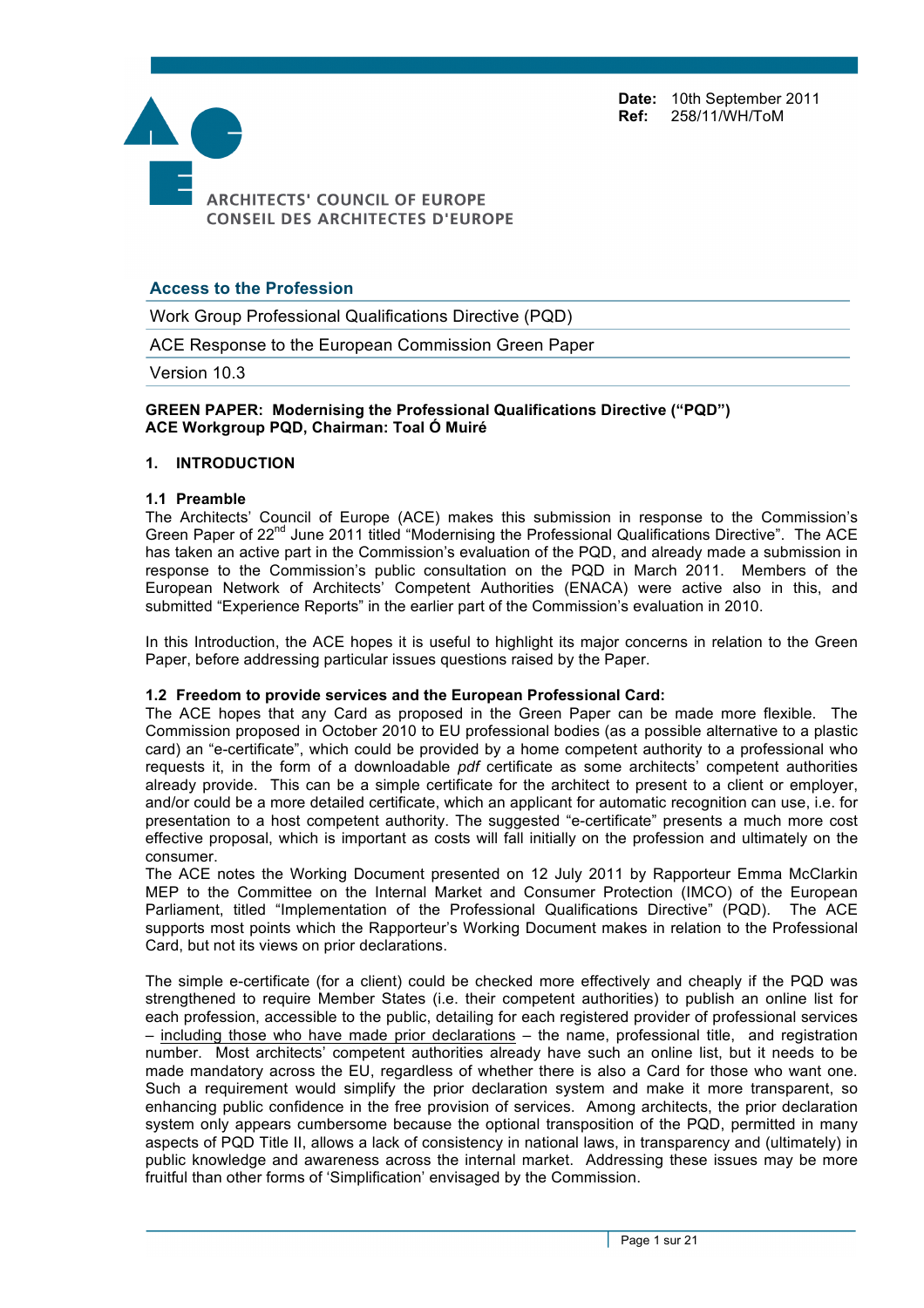Date: 10th September 2011 Ref: 258/11/WH/ToM

Access to the Profession Work Group Professional Qualifications Directive (PQD) ACE Response to the European Commission Green Paper Version 10.3

# **1.3 The proposal to delete Article 11 from the PQD General System**:

Abolishing in Art.11 the five levels of qualifications is premature, and will effectively undermine "Professional Qualifications" within the meaning of the Directive. The existing five levels help to reconcile two key policy objectives:

- a. On one side, **consumer protection,** which the PQD promotes by upholding the transparency and standards of professional qualifications; and
- b. On the other side, **the right of professionals to establish and provide services** across borders in the Internal Market, including a provision for individual compensation measures where necessary to help a professional to achieve the standard expected by the consumers of a host Member State.

If the five steps (a) to (e) of Art. 11 are abolished, it will do great harm to the first of these objectives. Eventually it will harm the second one also, by encouraging EU countries and consumers to prefer holders of their own national professional qualifications to the holders of foreign qualifications whose transparency will diminish, and whose uncertainties will grow, if the five steps in Art. 11 are abolished. If the Commission seeks to "modernise" Article 11, it would be far safer to amend the levels so as to incorporate the already-implemented system of ECTS points now, instead of delaying thinking about it until 2014 as the Green Paper proposes. The ECTS is a quantitative measure already understood across the EU; unlike the qualitative measures of the European Qualifications Framework (EQF) which is a voluntary system implemented in only some countries.

# **1.4 The proposal to amend Article 46:**

The ACE as a representative European professional organisation of architects actively promotes the introduction of a requirement for a minimum of five years academic training complemented by two years of supervised professional experience. "5+2" is also the world standard at international level. The European Association for Architectural Education EAAE strongly supports the five-year minimum. The EU COM is familiar with these policy positions, and we urge it to consider this third Option for reasons explained in our answer below to Question 22, which currently envisages only "5+1" or "4+2".

If the only choice offered to the profession in response to the Question 22 of the Green Paper is between Options 1 and 2, then Option 2 is preferred. Option 1 proposes no change, while Option 2 proposes to amend PQD Art. 46 so as to "*complement the current requirement of a minimum four-year academic training by a requirement of two years of professional practice*"; and the alternative (within Option 2) whereby Member States' architects "*would also qualify for automatic recognition after completing a five-year academic program, complemented by at least one year of professional practice*."

Option 2 is better than the current PQD Art. 46 four-year minimum, which in some cases is complemented by 'accompanying certificates'. We assume Annex V will remain in its current form, given the great amount of work the Commission has put into updating it recently, and we support that also. Thus the experience requirement in Option 2 simply adds a minimum assurance as to experience, and permits national 'access to market' requirements nonetheless to remain, but in a form which is more transparent, more consistent with existing national laws, and more reflective of custom and practice for architects and their clients; not only in Europe, but across the world.

# **1.5 Consistency across sectoral professions:**

We note several Questions in the Green Paper about possible changes in the regime for the "healthcare professions". The ACE considers that some such changes could usefully extend across all of the "sectoral professions" which have automatic recognition under PQD Title III Chapter III, including architects. Language requirements, for example, are not a matter of life and death for the architect's client so evidently as they could be for a nurse's patient, but architects do deal with health and safety, for example on building sites. The ACE also challenges the legal logic or practicality of 'partial access' – mooted as a PQD amendment – especially for sectoral professions such as architecture which have minimum training standards under the PQD.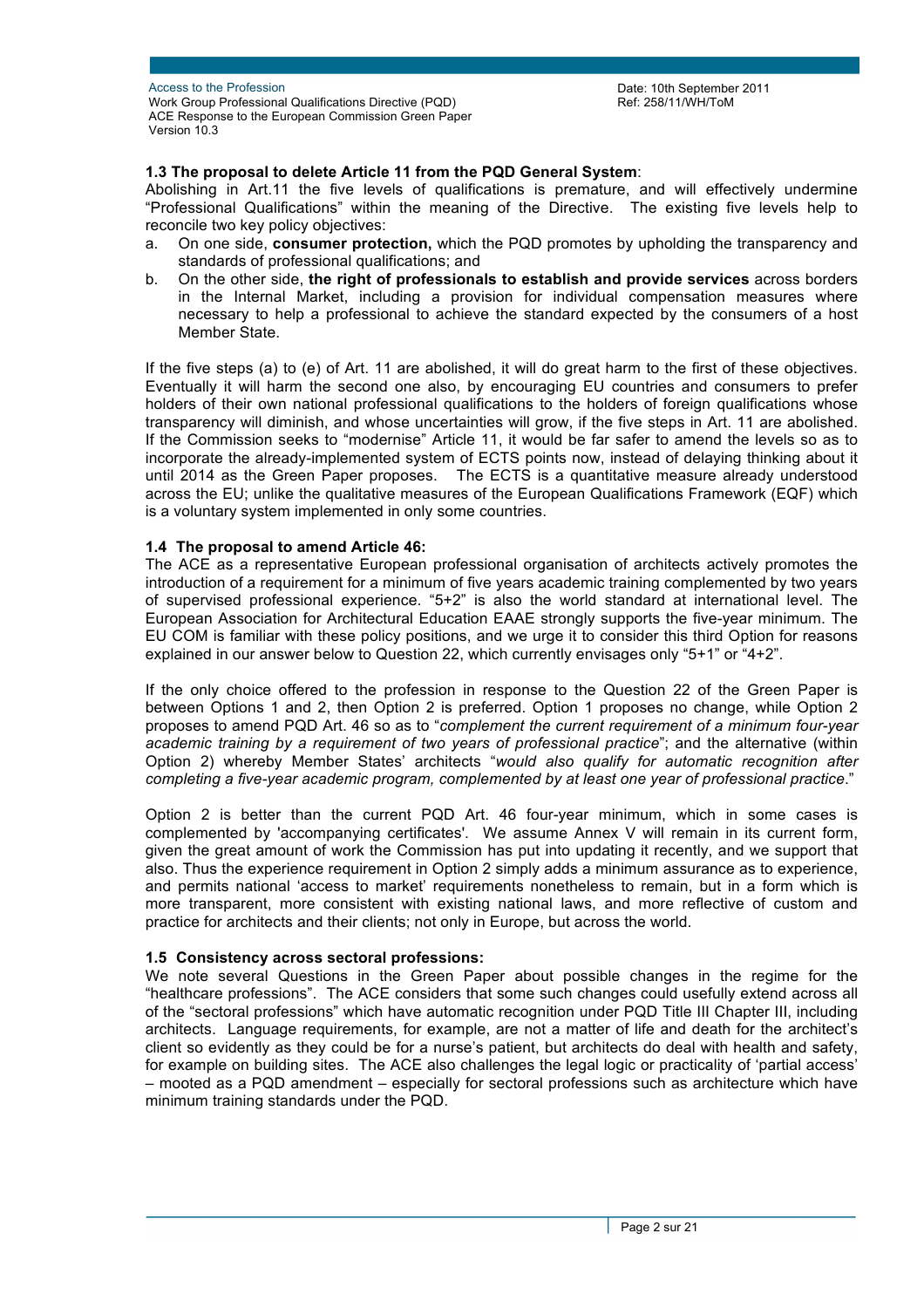Date: 10th September 2011 Ref: 258/11/WH/ToM

### **2. NEW APPROACHES TO MOBILITY**

#### **2.1 The European Professional Card**

*Question 1: Do you have any comments on the respective roles of the competent authorities in the Member State of departure and the receiving Member State?* 

#### a) Context: Member State cooperation and consumer protection

Yes, the ACE welcomes the debate which is taking place concerning the provisions of a professional card, and notes the work of the European Professional Card Steering Group, which will no doubt also be considered by the Commission. There are varying objectives and possible formats for introducing a card and this can make it difficult to assess how a card will work. The Green Paper proposes a professional card both to assist in cooperation (and mobility) between Member States and to provide information to consumers and employers about qualifications in a context where qualifications are not harmonised. To introduce a card at European level which promotes consumer confidence but **only** covers qualifications could potentially mislead consumers and ultimately undermine consumer protection and professional regulation. ACE welcomes the EU COM's intention to confer the right to issue professional cards only on competent authorities. This will help to ensure the correctness and validity of the information on the card.

#### b) Added value and added costs

The ACE considers that latest technologies are beneficial only if they add value, by facilitating low-cost solutions for the card holder and for card-issuing competent authorities (CAs). Because architects see little demand to introduce a European professional card, low costs are all the more important. Architects' CAs are all registered in the IMI system, which helps communication between CAs in the home Member State (MS) and in the host MS. Communication is also helped by participation (and personal acquaintance) of many/most CAs in the European Network of Architects' Competent Authorities (ENACA). So the CAs are already 'mobilised' contrary to what headings in the Green Paper say. Adding "latest technologies to offer new tools for mobility" risks being superfluous, since the problems described in Subsection 2.1 do not appear to exist for architects. To extend the card to cover all issues of professional regulation and to support adequate consumer safeguards would be expensive because it would need to provide real time information and live access to registration information. The cost of such an all-encompassing professional card for use with consumers is unlikely to be offset by any consumer benefit. Easy access to public registers, as occurs in many countries for a number of professions, seems a more appropriate mechanism for generating consumer confidence and providing up to date information. There may also be costs of sending cards annually by recorded delivery postage to architects who may never use them, and of maintaining a CA office which people can visit so as to present their cards for inspection. The costs of the systems are likely to be borne by the professionals and ultimately by consumers through professional fees. It is essential that costs are minimised and existing resources such as the IMI are used. Section 6 of the Services Directive means that most CAs are already able to receive and verify documents electronically, so a system which involves installing card readers would be a resource-intensive backward step. The ACE has the same questioning approach as the "IMCO"-Rapporteur set out in the last section of her Working Document presented by at the European Parliament on 12 July 2011.

### c) The IMI, E-certificates and 'guarantees'

It is disappointing that Green Paper proposals do not specifically mention an E-certificate, as outlined in the Commission presentation on the European professional card to the EU professional bodies on 29 October 2010. Some CAs already issue such E-certificates on request to registered professionals, who can download them as pdfs, at little cost. ACE is of the opinion that the term "professional card" includes e-certificates. Consequently, the following statements by the ACE pertain to e-certificates. For the sectoral professions, the exchange of information could be undertaken effectively through the IMI, using a standardised format or through an electronic (or/and paper) certificate issued by the competent authority. This could be issued on request in real time and confirm whether the individual is currently established, rather than simply providing historical information. For automatic recognition, such a system could deal with certain requirements by confirming: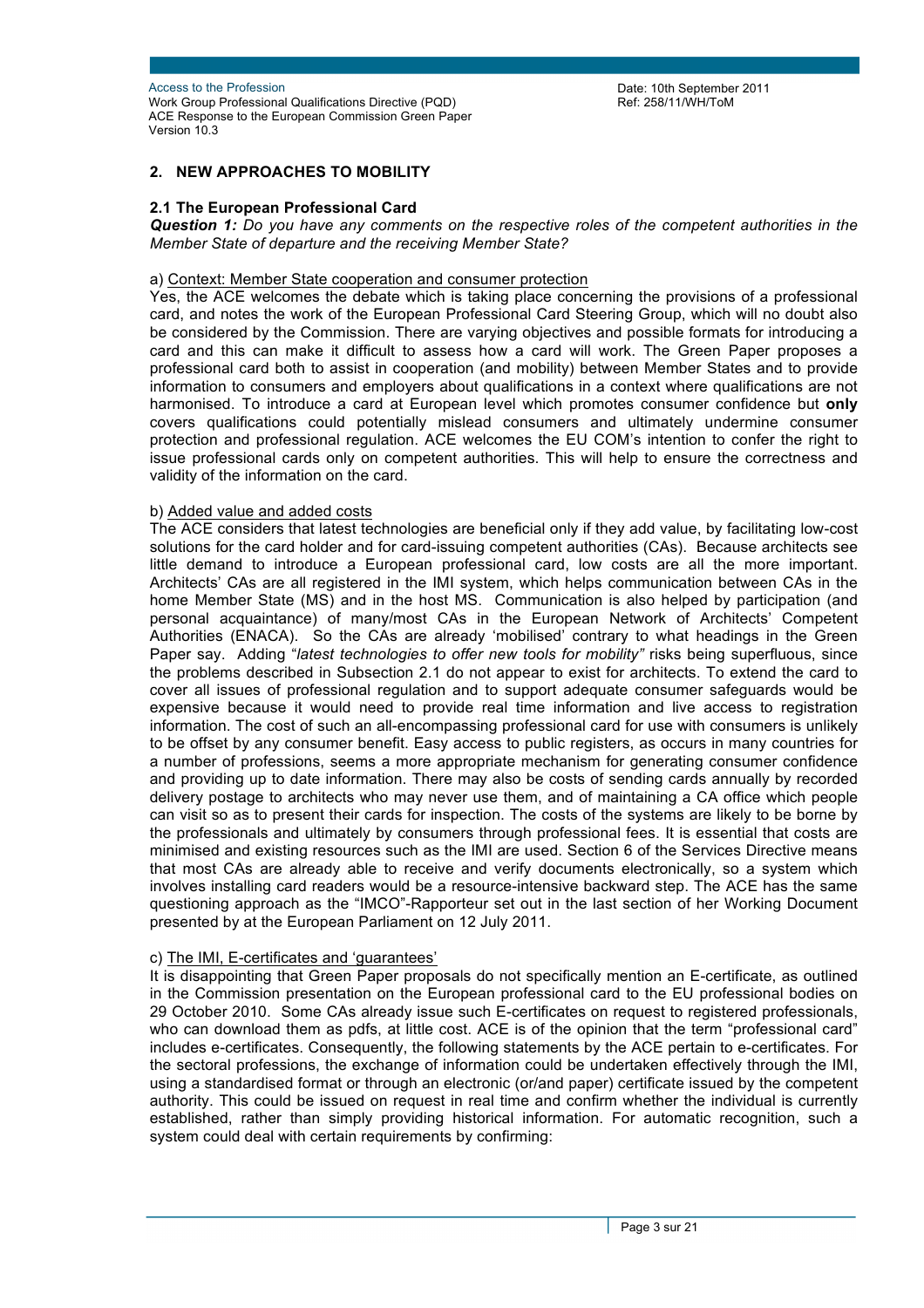Date: 10th September 2011 Ref: 258/11/WH/ToM

- that the applicant has the qualifications and other necessary items listed in Annexes V and VII, - that the applicant is entitled to pursue the profession of architect in the home member state, and - that the applicant has not been subject to any disciplinary sanction.

But many questions remain: for example,

- Would different information (or even *a* different card) be required, for example, if the applicant wished to provide temporary services under Title II of the Directive as opposed to exercising the right of establishment?
- And would different information (or even *a* different card) be required, for example, if the applicant applied for a card under the Services Directive as well as (or instead of) under the PQD?
- How and under what circumstances could the card be updated and in particular under what conditions, and how, could a home Member State withdraw the card, e.g. if it is an e-certificate?
- How much information could realistically be stored on the card? If rather than being evidence in its own right it was simply a link to the IMI, could it generate expense for no tangible benefit?
- Is the card sufficiently robust to deter fraud, which would otherwise significantly undermine the use of the card? Or does it in any case rely on a telephone call to the CA for verification? If the Directive does introduce a professional card, the terms of the Directive must be sufficiently flexible to take into account the areas where movement is minimal and the costs of any system are likely to be disproportionate to the use of the card.

The Commission may wish to note that amongst ENACA members, information is often exchanged through a certificate which provides all of the information under Annex VII in one document. This obviates the need for professionals to provide additional information and significantly speeds up the process. ENACA, as a network of competent authorities would be able to assist by proposing a suitable certificate across all architect competent authorities. Other networks may also be able to provide similar assistance.

The introduction of a card which provides information for a receiving competent authority or member state will place an additional responsibility on competent authorities. The issuing authority must undertake checks on the information before issuing the card and the accuracy of the information will be very important both in respect of the individual professional and also to build trust in the system. In the experience of the UK, there are significant differences currently in the accuracy and timeliness of information provided by competent authorities and this would need to be addressed.

Whether the Card is a simple pdf; or a 'smart' card with a chip, or incorporates a barcode/URL as the Commission showed in October; the card or E-certificate ought to say that any person to whom it is presented may check its validity with the CA. The Green Paper says in the middle of page 4 that the Card itself can "offer a guarantee" to service recipients, but we disagree. It is instead the ability for the CA to check via the IMI, on its own behalf or at the request of a prospective client or employer, which is the best reassurance. Vigilance is of key importance, since no system can guarantee that false or fraudulent documents (or cards) will not be produced. The transparency claimed by the Green Paper for the Card itself (in the middle of page 4) is only available to CAs, via the IMI system. The ACE is interested to hear that a new law governing the IMI system is in preparation, and hopes that registration in the IMI will become mandatory for every CA under the PQD, as it already is for CAs under the Services Directive, and not only for CAs issuing Cards as the Green Paper proposes.

### d) Presumptions about translation, and CA entitlement to documents

The Green Paper proposals on translation of documents seem quite unclear, especially in what it says on page 3 under the heading 'Mobilising the Member State of departure'. This seems to envisage that the Card would:

• Deal with difficulties for the professional who currently "may need to submit translations of various documents". The Green Paper says the Card "could facilitate the process by increasing the role of the [home MS]". The home CA would "store the documents which justified issuance of the card and make them available to [the host CA] as necessary". This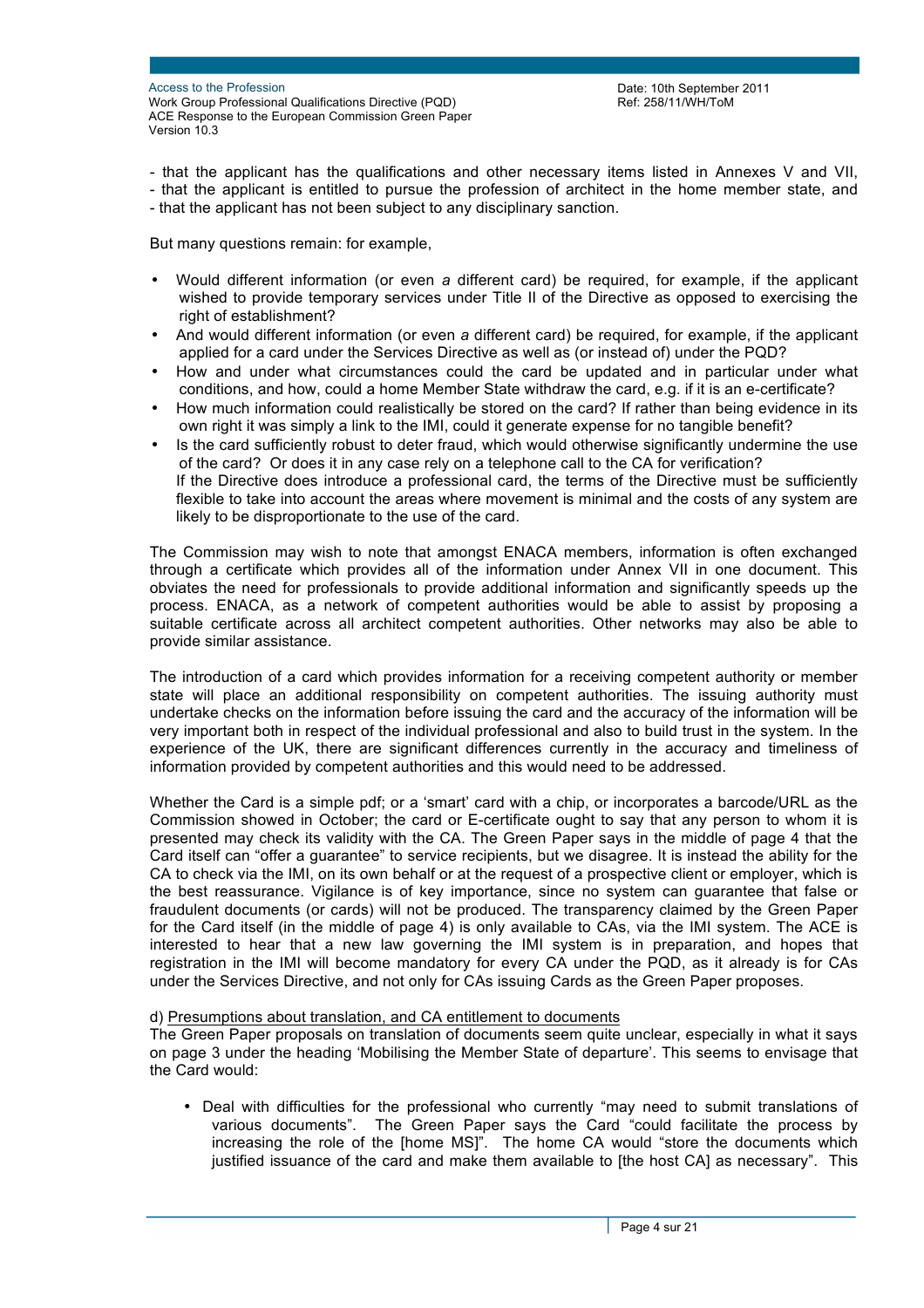does not say whether the host CA is proposed to be entitled to have the home CA translate the documents.

• The last two paragraphs under this heading increase the uncertainty about entitlement. The last paragraph disregards that the IMI currently provides translations only for set questions and not for "free text" where we understand further efforts by the COM may bear fruit in 2012 or 2013. The previous paragraph proposes removing the obligation of a host MS to verify information: its silence causes concern that host MS entitlement to verify information would also be removed.

### e) Reciprocity and the IMI

The reciprocal IMI facility for CAs to communicate with each other is the IMI's great strength. The distinction in Subsection 2.1 of the Green Paper between the roles of home CA and host CA may be unnecessary, for example in the situation foreseen in Q.11, of facilitating graduates from a "home" Member State (MS) to acquire supervised professional experience in a "host" MS. In such a situation, the IMI exchanges of information – and issue of E-certificates – can be reciprocal, so that each State has a role in verifying aspects of the qualification. Likewise IMI alerts relating to disciplinary sanction of a professional can be reciprocal; e.g. where an architect is working in two EU/EEA States: see Q.12. Some competent authorities (CAs) issue on request to graduates not yet eligible to register, but whose diplomas conform to Article 46, a downloadable pdf confirming this status. Such a document could have the characteristics (except the barcode) of the E-certificate presented by the Commission in October 2010, and could be presented by a graduate beginning his period of pre-registration practical experience in a host MS, as Question 11 foresees. The ACE strongly favours such flexible provisions in and under the PQD, and favours use of a mandatory PQD-IMI to support it. But other impositions on a home MS, as page 3 of the Green Paper foresees, may compromise this. For example, the home CA cannot check, as easily as the host CA can that a professional's indemnity insurance fully complies with host MS legal requirements. The ACE does not agree that a professional card "could substitute the documents supporting prior declaration" as the Green Paper says; less still make redundant Art. 50 obligations on the applicant, as page 3 also says. In any instance, costs should be minimised and CAs should be able to recover the costs they incur when migrants make use of their services or facilities.

# f) Presumptions about speed

The ACE cautions against presumptions in the Green Paper that, because procedures by electronic means are required by law to be available (Article 6 of the Services Directive), all applicants can and do use them for every aspect of their applications for recognition; and that recognition procedures – even under the general system – "*could be shortened to a maximum of one month instead of the current maximum of four months*". Submission of an application by email instead of by post may save two or three days. CAs fear that the Commission misunderstands that this difference between email and postal submission hardly reduces the total time taken to process an application for recognition. CAs currently try to operate within PQD time-limits even where the initial application is incomplete. If those time-limits are reduced as the Green Book says, incomplete applications will need always to be returned immediately, instead of allowing incremental submission of application documents. In applications for automatic recognition, the ACE believes the three-month time-limit can be reduced to two months (not two weeks as the Green Paper envisages in the middle of page 4), but experience under the general system for recognition as architects is that it can take up to four months to obtain necessary information.

### g) Professionals' file repositories and data retention problems

At a meeting with the Commission on 20 July, the ACE expressed concern at the file repository – apparently at EU level – which is a central feature of Options 2, 3 and 4 in the Commission's 8 July presentation to the Steering Group on the Professional Card. Option 1 foresees a simpler repository in the home MS. Uploading to, and removal of information from, an EU repository (and/or from a Card) needs to comply with national laws on data retention (typically requiring destruction of application documents after five years) and with laws on rehabilitation of offenders, which may require deletion also of data relating to previous disqualifications for disciplinary reasons. A CA may be reluctant to upload to an EU repository any documents for which the CA is responsible, since that may involve an

 $1$  Currently the ENACA is preparing standard formats for particular documents to be translated for exchange between CAs, but the ENACA has at least the advantage of dealing with set minimum training conditions, which do not prevail under the general system.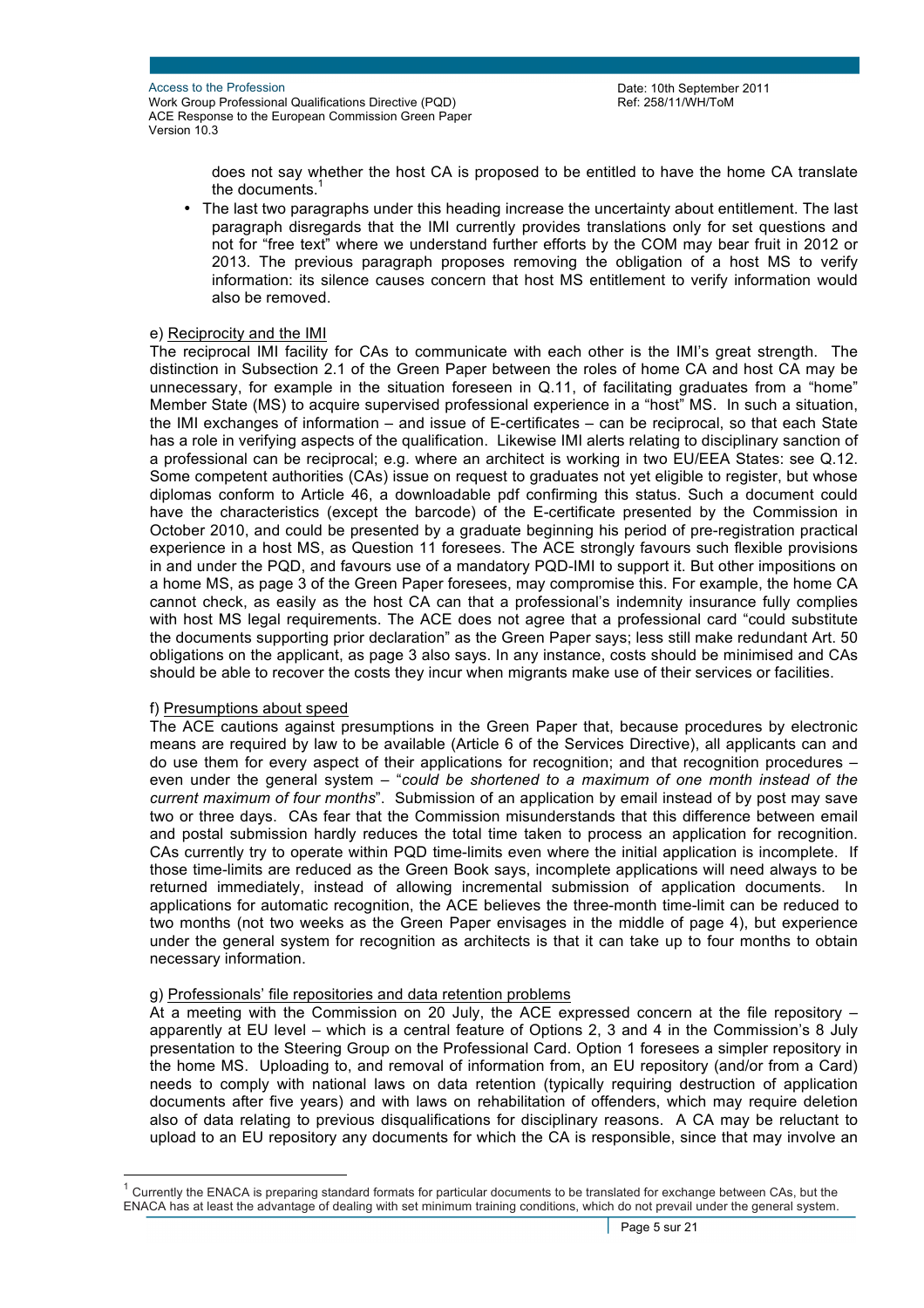Date: 10th September 2011 Ref: 258/11/WH/ToM

obligation for the CA to ensure its deletion by a later date enforceable under national law. Checks on documents (and on eligibility) via the IMI system between CAs are simpler, cheaper and more reliable than an EU repository, because legal responsibility for documents is managed at national level. While a waiver or consent by the applicant may be possible/helpful as part of a European card system which is voluntary, there is no evidence that the Commission has yet adequately considered the Green Paper implications under national and EU laws on data retention and on rehabilitation of offenders. For some CAs the introduction of such a system would require the development of new systems and infrastructure. Furthermore, the historical information which is central to such a scheme may not be available in all cases.

### h) Member State where a profession is not regulated

When a profession which chooses at EU level to have a professional card is not regulated in the Member State of departure, that MS must designate a competent public authority to issue a professional card. This forces the Member State of departure to set up a system of recognition for emigrating professionals, to certify their qualifications and perhaps also their practical experience and other information, even though they do not regulate that profession at all. This could lead to regulation of that 'unregulated' profession (and there are so many). As a result, there will be even more regulation within the general system, contrary to COM's attempts to reduce the number of professions already regulated.

*Question 2: Do you agree that a professional card could have the following effects, depending on the card holder's objectives?*

*a) The card holder moves on a temporary basis (temporary mobility):*

*- Option 1: the card would make any declaration which Member States can currently require under Article 7 of the Directive redundant.*

The introduction of a card for those seeking to provide services on a temporary and occasional basis is subject to the same criticisms and conditions as noted above. The Article 7 declaration is necessary so that the host MS CA knows that a particular regulated professional is providing services on its territory. The ACE proposes a new requirement in the Directive for each Member State competent authority to publish a list of all professionals.

The simple E-certificate (for a client) could be checked more effectively and cheaply if the PQD were strengthened to require Member States (i.e. their competent authorities) to publish an online list for each profession, accessible to the public, detailing for each registered provider of professional services – including those who have made prior declarations – the name, professional title, and registration number. Most architects' competent authorities already have such an online list, but it needs to be made mandatory across the EU, regardless of whether there is also a Card for those who want one. Such a mandatory online list would simplify the prior declaration system, and enhance public confidence in the free provision of services. Among architects, the prior declaration system only appears cumbersome because the optional transposition of the PQD, permitted in many aspects of PQD Title II, allows a lack of consistency in national laws, in transparency and (ultimately) in public knowledge and awareness across the internal market. Addressing these issues may be more fruitful than other forms of 'Simplification' envisaged in the Green Paper.

The card issuer would face a potentially significant increased burden if the card included all of the information which the receiving member state may require. Through ENACA, we are aware that competent authority certificates may provide details of establishment, confirmation that an individual is not prohibited to pursue the profession and details of professional qualifications. Competent authorities would, under a card system, take on an additional role of verifying nationality and obtaining and providing insurance information on the card. The duration of validity of a card would then become more of a problem as the insurance may expire or be cancelled after the card has been issued. Should a card be introduced, the professional may find that it is an increased burden to supply the insurance details to the competent authority in order to secure the certificate. We would not therefore recommend that a card replaces the declaration and the accompanying documents and we do not support option 1.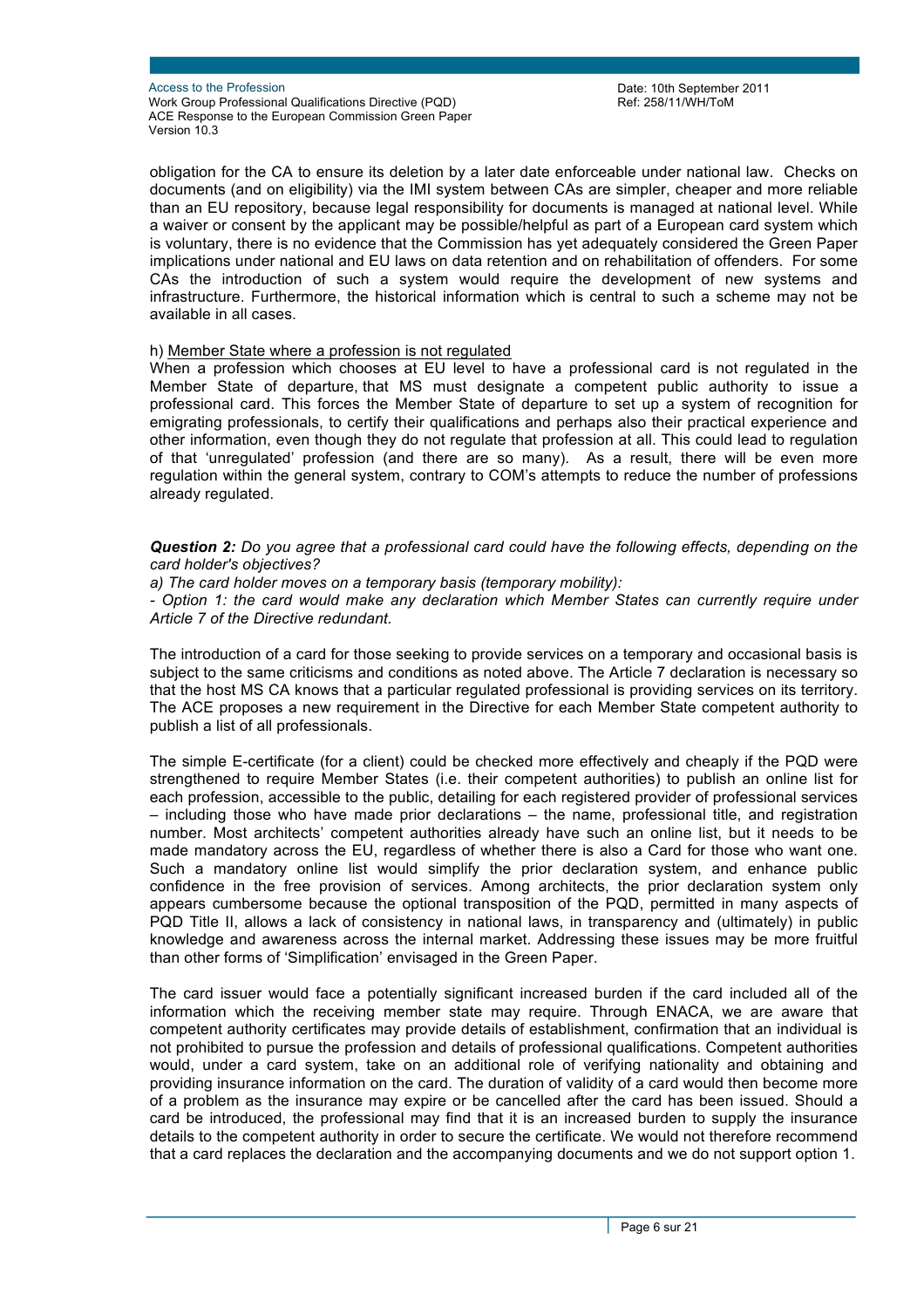Date: 10th September 2011 Ref: 258/11/WH/ToM

*- Option 2: the declaration regime is maintained but the card could be presented in place of any accompanying documents.*

A card may be more appropriate in supplying details of nationality, establishment and full details of qualifications, as suggested under Option 2. For architects such a card would most easily be produced as an electronic certificate or after the exchange of information through the IMI in a standard format. A more cumbersome system would be disproportionate to set up and administer in view of the take up.

A card system would need to provide full details of the qualifications held in order that the receiving state can identify whether services should be provided under the home state title or the receiving state title (Article 7(3)). The host MS CA must also be empowered to prevent fraud by checking that any documents on (or vouched by) the card actually exist – e.g. professional indemnity insurance.

*b) The card holder seeks automatic recognition of his qualifications: presentation of the card would accelerate the recognition procedure (receiving Member State should take a decision within two weeks instead of three months).*

Presentation of the card may accelerate the recognition procedure just as certificates from home competent authorities already do. These accelerate the *submission* of documents and ease the process significantly. In practice, this does allow CAs to recognise the qualifications swiftly. But based on CAs' experience, a two week response time is unrealistic Shortening the periods currently set in the Directive would require competent authorities to maintain higher levels of resources (at greater costs) simply to achieve response times which are too restrictive. Current experience of the use of certificates suggests that two months is a more realistic target for the receiving Member State to take a decision (whether with a certificate or with a card) instead of three months. However, many member states are unable to meet the current timescale, so it would be better to keep the current timescales and ensure they are met, whether a card is introduced or not.

*c) The card holder seeks recognition of his qualifications which are not subject to automatic recognition (the general system): presentation of the card would accelerate the recognition procedure (receiving Member State would have to take a decision within one month instead of four months).*

Again, in our experience, a one month response time would be unrealistic. The general system requires a more detailed assessment than automatic recognition and the use of a card could create administrative problems as the host member state will need to request further detailed information about the applicant's experience and training which cannot be provided through a card. The applicant's eligibility for use of the General System has to be determined before the detailed consideration. The candidate may need to attend an interview whereby they can present additional evidence. This process suggests that a four month timeframe would still be required.

As a comment on the first line of Q.2, the objectives of the card holder cannot be the only determinant of the effects of a professional card. Equally relevant in some instances will be the mission of the CA and, the need to protect the consumer.

### **2.2. Focus on Economic Activities - the principle of partial access**

*Question 3: Do you agree that there would be important advantages to inserting the principle of partial access and specific criteria for its application into the Directive? (Please provide specific reasons for any derogation from the principle).*

The ACE does not see the need for partial access provisions to be inserted into the PQD, to grant applicants partial access to a regulated profession, which would lead to confusion for the consumer. The Directive is already sufficiently complex, and amendments which make it more complex and make the Directive harder to apply in practice are to be avoided. Instead, the ACE is convinced that consumer protection requires limiting partial access to individual cases. Partial access implies that the person in question is not authorized to exercise all the professional tasks which members of the said profession usually carry out in a host MS. Wider provision for partial access by professionals would risk fragmenting many professions' long-standing role and ethos, and create greater legal uncertainty for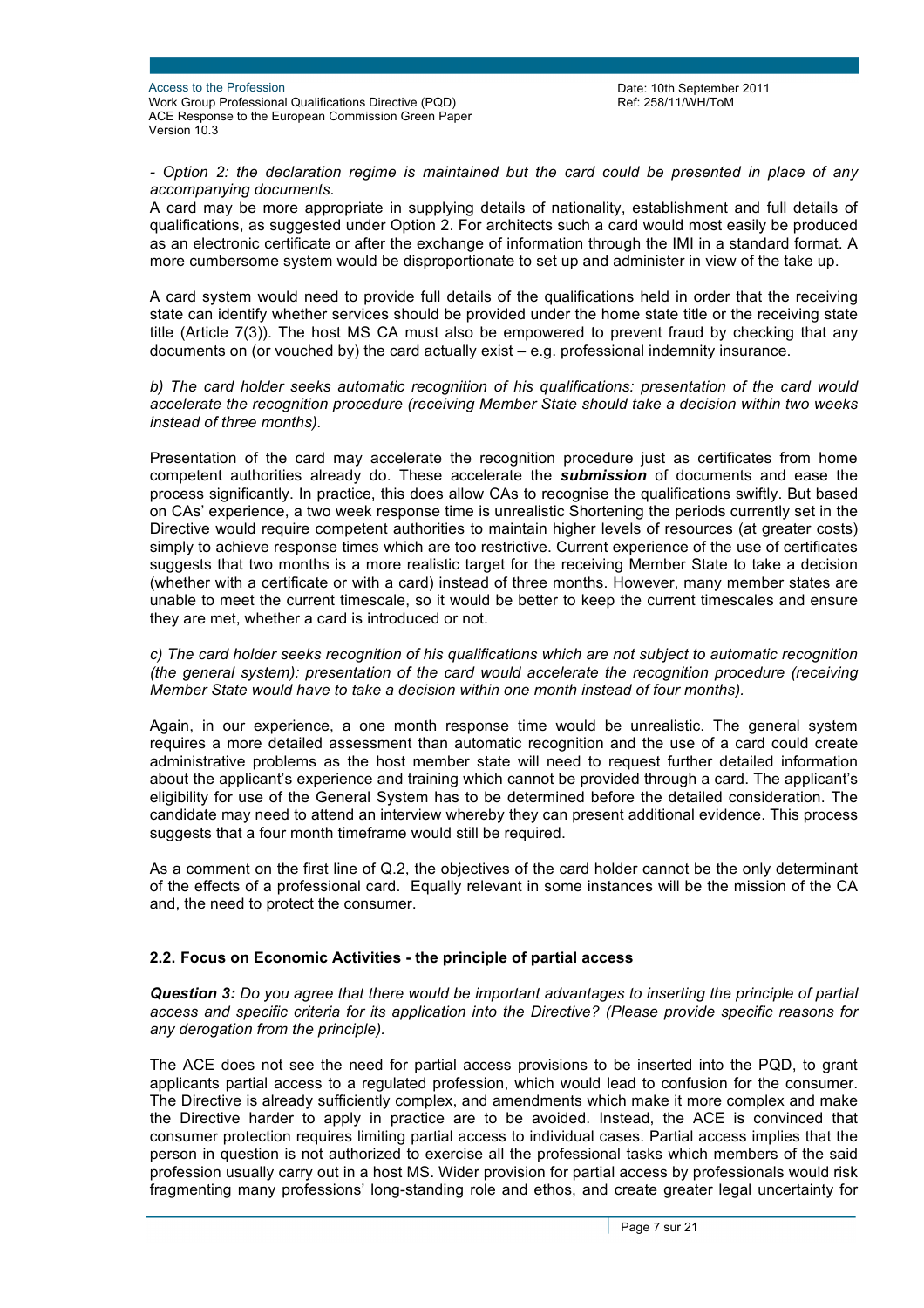Date: 10th September 2011 Ref: 258/11/WH/ToM

providers and recipients of services alike. Furthermore, it will be difficult to monitor compliance with the prohibitions on professionals with only partial access, to ensure that they do not perform all the tasks which members of their regulated profession in the host MS usually perform.

It will be difficult for legislation to define – more clearly than the TFEU (the EU Treaty) already does – the criteria according to which the activity of a professional with partial access must objectively be separated from the overall scope of activities covered by the profession in each EU member state. Legislation will in any case not prevent recourse to the TFEU. Accordingly we suggest that the limited number of scenarios in which this issue is relevant in practice are dealt with under the TFEU as they are currently, rather than legislating for this. If the EU Commission decides, despite these objections, to insert the criteria for partial access into the Directive, a requirement needs to be inserted also that the differences between two professional roles, for example between skiing instructors and snowboarding instructors, are so great that they can only be compensated by completing the full training course. Furthermore exceptions from partial access must be possible in a profession on grounds of prevailing public interest.

It seems contradictory for the Commission to promote "simplification" of requirements for access to the market and of standards for consumer protection while, at the same time, highlighting in changes to the Directive the principle that a Civil Engineer in Spain offers a range of professional services which is substantially different from those of a Civil Engineer in Italy.

There is in any case a lack of transparency about how the PQD relates to jurisprudence of the CJEU (Court of Justice of the European Union). In the common law world it is normal to take account of case law including CJEU decisions (e.g. Dreessen, Imo, Cavallera, Morgenbesser). But the CJEU/ ECJ cases available for reference on the Commission's own Internal Market website all date – without exception – from before the PQD took effect<sup>2</sup>. This seems to indicate that, whether under the common law or under the civil law code, an EU government, Court or competent authority must in any case read the PQD **and** all relevant ECJ cases, since there is no indication that the PQD itself embodies any decision of the ECJ, regardless of whether that ECJ case predates or postdates the PQD. A better approach might be for the Commission to update its guidance on the case law so that competent authorities are aware of the provisions and implement the rules correctly. The Commission's own report on its previous consultation described the principle of partial access as "not widely known and appears to be controversial".

According to the Commission, during the previous consultation "almost no competent authorities, professional organisations and governments see the need for including the principle of partial access in the Directive".

In any case, a specific reason for a derogation from the principle of partial access exists in the automatic recognition system under Title III Chapter III. It would be nonsense to spend years defining a common definition (in PQD Article 46, and twenty years earlier in Directive 384/85) of the knowledge and skills of an architect as part of PQD minimum training conditions, and then to give partial access to that profession to someone who may lack the particular knowledge and skills needed by their next client. Competent authorities are especially aware of the need to help immigrant architects through PQD and other means to be able to serve clients in their host countries.

# **2.3. Reshaping common platforms**

*Question 4: Do you support lowering the current threshold of two-thirds of the Member States to onethird (i.e. nine out of twenty seven Member States) as a condition for the creation of a common platform? Do you agree on the need for an Internal Market test (based on the proportionality principle) to ensure a common platform does not constitute a barrier for service providers from non-participating Member States? (Please give specific arguments for or against this approach.) Professional qualifications in regulated professions.* 

*<sup>2</sup> See in the Internal Market and Services part of the Commission's own website where, under the heading "Free movement of professionals", the "List of judgements of the Court of Justice concerning professional recognition" is a document dated 6 February 2004.*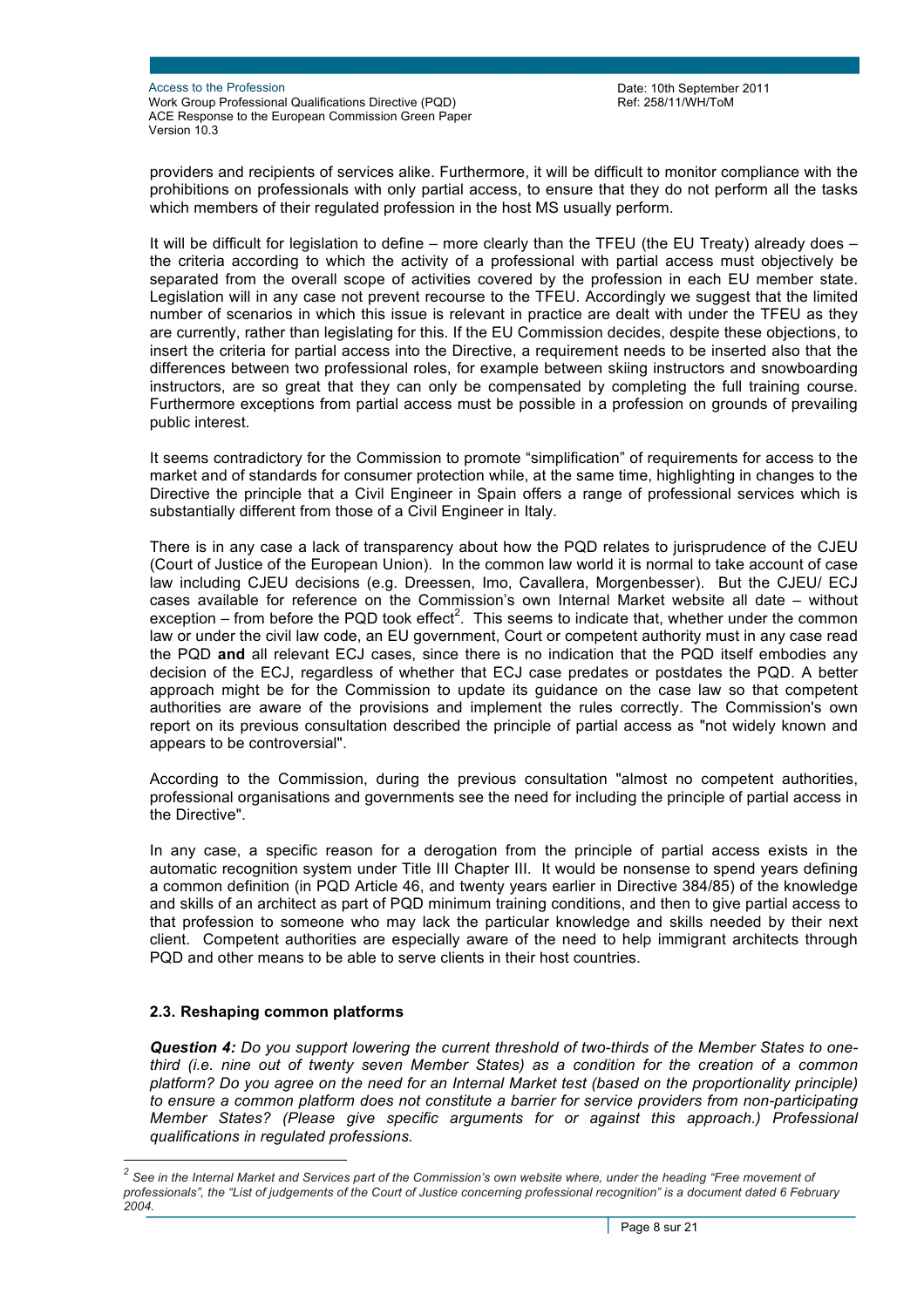Generally, the proposed amendment of the current provision on common platforms (Art. 15) should serve as a first step to the extension of the automatic recognition regime and provide – after amending of Art. 15 – comparable results in terms of recognition. ACE supports such an amendment as long as duration and quality of the academic education are safeguarded by minimum standards and are not to be circumvented by common platforms granting holders of lower professional qualifications access to the market. To compensate for the lower threshold (one third instead of two thirds) the EU Member States must be accorded the right to object – the current right to be heard will not suffice in that case.

The lowering of the threshold for the successful establishment of platforms from two-thirds to one-third seems appropriate as a principle. Nevertheless, provided that the future common platforms are conceived as an opt-in solution, even a lower threshold is possible and applicable in practice.

Finally, the proposed Internal Market test based on the proportionality principle seems reasonable as a safeguard to avoid eventual discrimination of non-participants (in the respective platform) when entering the market. Nevertheless, the mentioned test be itself proportionate and consider the added value such platforms will provide in terms of enhanced recognition.

# **2.4.Professional Qualifications in Regulated Professions**

*Question 5: Do you know any regulated professions where EU citizens might effectively face such situations? Please explain the profession, the qualifications and for which reasons these situations would not be justifiable.* 

- no answer -

### **3. BUILDING ON ACHIEVEMENTS"**

# **3.1. Access to information and to e-government**

*Question 6: Would you support an obligation for Member States to ensure that information on the competent authorities and the required documents for the recognition of professional qualifications is available through a central on line access point in each Member State? Would you support an obligation to enable online completion of recognition procedures for all professionals? (Please give specific arguments for or against this approach).*

We support the suggestion that recognition procedures should be capable of being undertaken electronically. This is one reason why it is important that any professional card is capable of electronic submission; both to and by a professional (or applicant for recognition), and to and by a competent authority. Architects' competent authorities which are ACE Members have worked with their Governments to provide electronic procedures, not only for making applications but also for issuing certificates by post and/or as pdfs. We would however caution against the Directive being too prescriptive about the ability for all applications for all professions being handled through a single access point. Although extremely valuable in sign-posting applicants, a "one size fits all" portal for application procedures has created greater problems for applicants than has a bespoke process offered through a competent authority's own website.

If the Directive specified that all processes must be capable of being offered through one portal, this could lead to the duplication of procedures, because competent authorities' (CAs) own websites must still remain in any case. One answer which seems to work well is for the CA's website to be in tandem (not in parallel) with the central on line access point; so that an application for a particular profession will arrive at the same desk, regardless of whether the applicant begins the procedure in the central access point or goes directly via the CA website.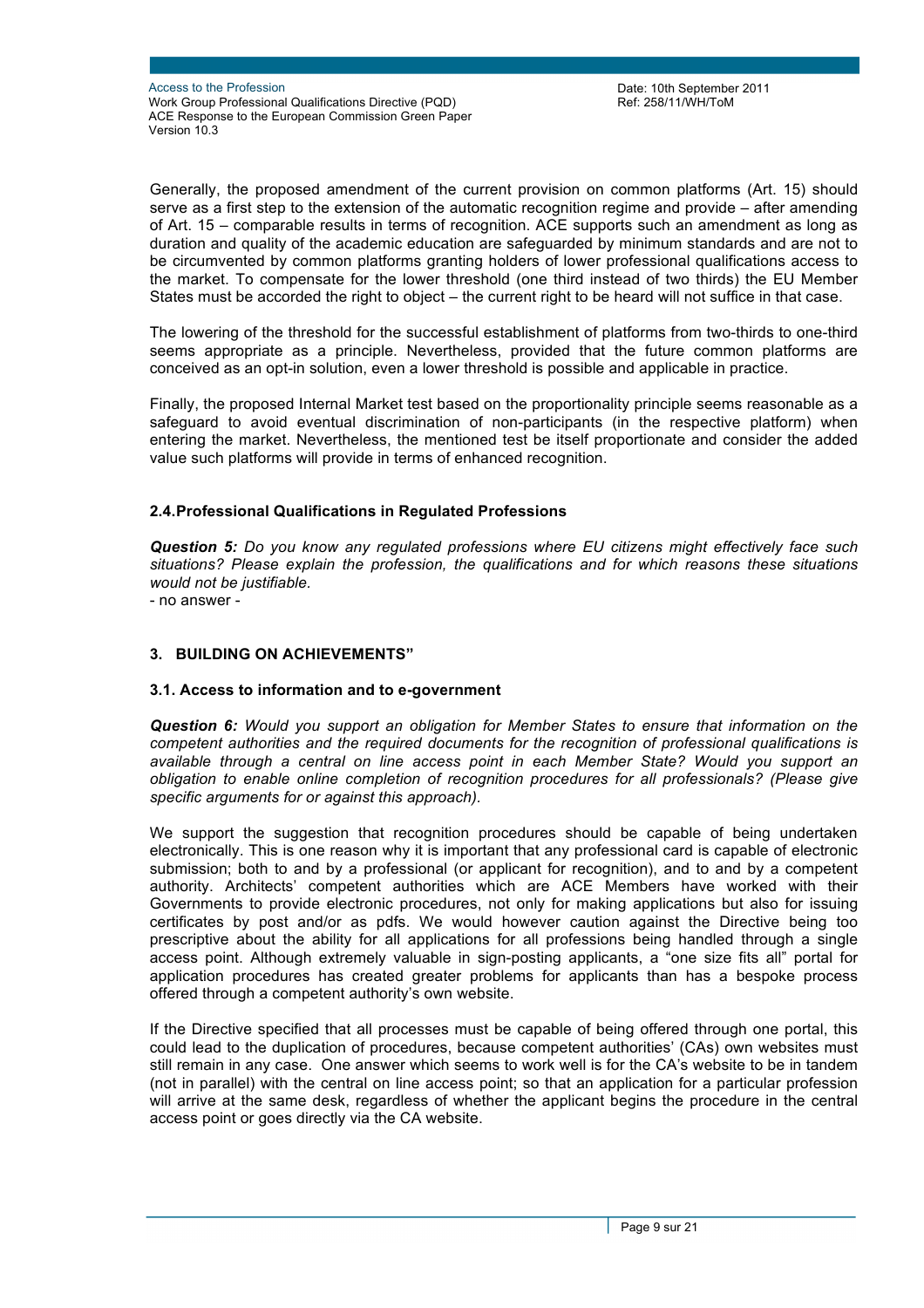# **3.2. Temporary mobility**

*Question 7: Do you agree that the requirement of two years' professional experience in the case of a professional coming from a non-regulating Member State should be lifted in case of consumers crossing borders and not choosing a local professional in the host Member State? Should the host Member State still be entitled to require a prior declaration in this case? (Please give specific arguments for or against this approach.)*

Although we understand the rationale put forward for some professions, such as tour guides, the significant relaxation of the rules for other professions, such as architects and professions in the fields of health and safety could also create significant consumer risk.

The Directive provides that the regime covers temporary or occasional work. Where an individual makes a prior declaration under the PQD, the professional may offer any services and is not restricted to a specific project or only providing services to consumers from their home state. The approach proposed would allow the professional to conduct any work on a temporary or occasional basis unless the Directive introduces a restriction on the consumers for whom services could be offered. Such a restriction could create an administrative burden for both the professional and the competent authority. We are unaware of the level of concern in this area for other professionals which would need to be assessed against the proposal.

# **3.2.2. The question of "regulated education and training"**

*Question 8: Do you agree that the notion of "regulated education and training" could encompass all training recognised by a Member State which is relevant to a profession and not only the training which is explicitly geared towards a specific profession? (Please give specific arguments for or against this approach.)*

Our comments here are similar to those against Q7 above. Whilst we can understand the rationale for what the Commission is suggesting in certain limited circumstances, it would be inappropriate to have any relaxation of the requirements in relation to architecture given the specific nature of the profession. It is essential that any training to be taken into account for architects should relate specifically to architecture. It seems likely that the same criterion will apply to all professions in the automatic recognition system under PQD Title III Chapter 3. It seems undesirable to "stretch" the definition of "regulated education and training", especially if the qualification levels of article 11 (see question 9) are also abolished.

# **3.3. Opening up the general system**

# **3.3.1. Levels of Qualification**

*Question 9: Would you support the deletion of the classification outlined in Article 11 (including Annex II)? (Please give specific arguments for or against this approach).*

No, the ACE would not support such a deletion because the classification of qualification levels within the framework of the general system for the recognition of professional qualifications is a proven and rational instrument for evaluation and recognition of professional qualifications, and so helps the mobility of EU professionals. However, in the context of this Directive, which is to assist free movement through the recognition of professional qualifications, the principle aspects not only of Article 11 but also of the inseparably with Art. 11 connected Article 13 should remain, i.e. that attestations of competence or evidence of formal qualifications should attest a level of qualification at least equivalent to the level immediately prior to that which is required in the host state. (Access to professions through social betterment provisions, as currently noted in Article 47 must remain available).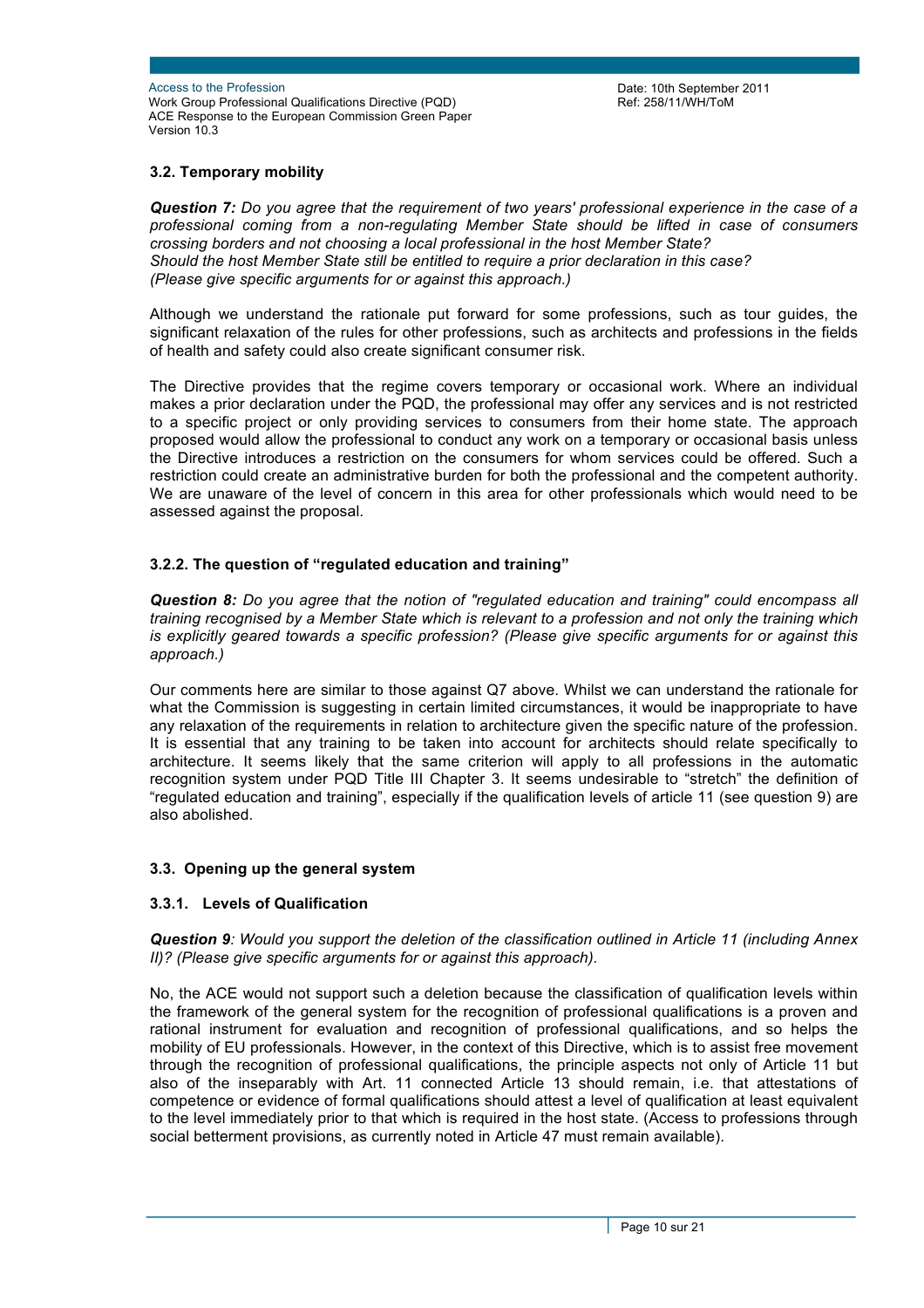Date: 10th September 2011 Ref: 258/11/WH/ToM

### a) General

The General System provisions are one of the more complex areas of the Directive. They are designed to deal with professions which do not benefit from the automatic recognition regime, but can also cover architects who hold relevant evidence of qualifications but do not benefit from automatic recognition.

General Systems' provisions are thus not primarily designed to deal with professions who could benefit from automatic recognition does cause difficulties in their application to architects. This is specifically commented on at paragraph 4.3.4.4 of the Commission's evaluation report on the Directive. In terms of architects specifically, it has never been clear what the phrase "specific and exceptional", used in Article 10 and a key operative part of the General Systems provisions, means in the context of architects and when someone should properly be put on the General Systems route. The Commission itself notes that "the process leading to the recognition decision under the general system is cumbersome and time consuming for competent authorities and for citizens" (paragraph 4.4 of the Evaluation Report).

There is nothing to be gained by deleting this classification. On the contrary, it is much easier and more transparent to check as a first step along the qualifications levels whether a diploma meets the requirements for equivalence, than to operate only on the rather woolly legal basis of "substantial differences" (Article 14, para 4 PQD), which requires evaluation of each case individually. In the absence of the Article 11 quantitative classification, the individual applicant is not in a position to do this, and the competent authorities too will be deprived of transparent standards and criteria. One consequence will be a considerable increase in bureaucracy, so as to explain and defend qualitative assessments. Furthermore, as the Green Paper indicates, shared understanding of the relevant legal terms would be undermined by deletion of the classification, leading to a more complicated handling of the Directive and making it harder for a migrant to foresee whether his or her professional qualification will be recognized. The shared understanding between competent authorities of how to operate under the Article 11 classification helps to prevent obstacles to mobility of professionals; to prevent "forum shopping"; and so to prevent protectionist abuses which could impede mobility. For the time being the general system is a useful instrument to evaluate architectural qualifications including diplomas in architecture which so far haven't been notified – in short, of all qualifications in the field of architecture which are not subject to automatic recognition; the General system may also be used by some competent authorities to consider other disciplines falling within their own national regulations (landscape architect, interior architect and urban designer etc.) but such decisions should not bind other MSs where such professions do not exist or are unregulated. The ACE fears that removing the levels from Article 11 may even risk that legal issues on qualifications will increasingly come to be decided under the EU Treaty, because the Directive itself will become more obscure, just as the case law on recognition continues to be in the absence since 2004 of updated Commission guidance. But even if all architectural qualifications were subject to automatic recognition, ACE would still hold on to the general system, because there will always be a considerable number of diplomas not notified to be evaluated within this system.

### b) Qualification levels according to PQD and EQF

The Green Paper fears confusion resulting from the parallel existence of two different classifications: because the PQD contains five qualification levels, whereas the European Qualifications Framework (EQF) includes eight levels. The ACE doesn't share these fears of the EU COM at all, because competent authorities at present do not work with both systems – but only with the current unambiguous Article 11 system. This should be maintained and the EQF levels should not be introduced. We have an – unfortunately undated – document of the EU Commission, Internal Market and Services DG, Knowledge-based Economy, Regulated Professions which is titled *"Directive 2005/36/EC on the mutual recognition of qualifications / the European Qualifications Framework"*. Part of this reads as follows: *"Reference to the European Qualifications Framework levels on qualifications should not affect access to the labour market where professional qualifications have been recognized in accordance with Directive 2005/36EC."* The competent authorities have followed this guidance from the EU COM, and therefore apply the five levels according to Art. 11 PQD in a first evaluation of the qualifications, based on duration of studies.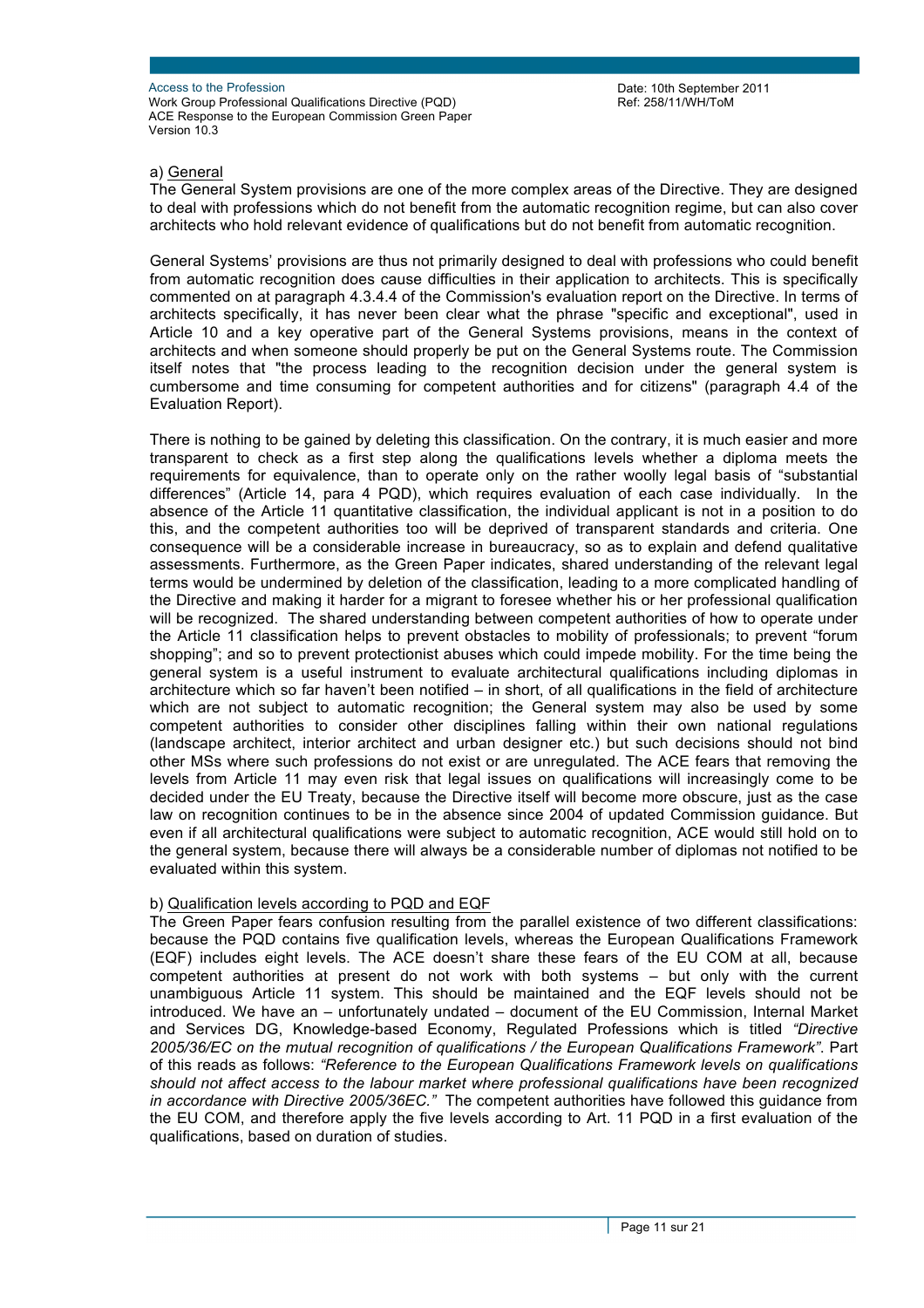Date: 10th September 2011 Ref: 258/11/WH/ToM

c) Assessing not only the study content, but also the duration of studies

The Directive with its five qualification levels in Art. 11 is not only an efficient instrument to safeguard quality, but also a flexible one. The quality of professional education depends on two factors: Duration and Content.

Evaluation of the quality of a professional diploma must include not only the subjects covered, but also the depth to which these subjects were studied. For example, it is not sufficient to know that a structural engineer has studied statics without detailed information about how long and to what depth he has done so. Since the minimum duration of professional education safeguards the quality of the qualification, this duration (or the alternative measure of ECTS) must be taken into account. The qualification levels in Article 11 help to do so in a simple and efficient way. It does not make sense for the Green Paper to ask competent authorities to evaluate "substantial differences" between the national and the migrant's professional education after forbidding the authorities to have regard to the most transparent quantitative measure used throughout the world, which is the duration of the studies to evaluate the "substantial differences" between the national and the migrant's professional education. The evaluation of the duration of professional studies has stood the test of time also within the automatic recognition regime of the PQD. The Green Paper does not propose to delete this principle for automatic recognition, so it should not remove from the general system the important criterion of duration of studies.

The current graded Article 11 model ensures that the only professional qualifications which must be investigated with regard to substantial differences, are those which have potential to be recognized because they fulfill (or almost fulfill) the minimum duration requirements.

Furthermore, this model ensures great flexibility. In North America by contrast, admission to the profession is refused unless the applicant complies in full with the minimum duration of professional education; and a deficiency of even one year of studies cannot be compensated for. Article 11's five qualification levels allow compensation for up to one year of difference in the duration of studies. This is a great aid to mobility for professionals in the EU in comparison with rigid systems elsewhere.

### d) Consequences of a possible deletion of the five levels

As already stated above, the five qualification levels of the PQD should be maintained and under no circumstances be deleted to solve a non-existent problem (i.e. a confusion of these five levels with those of the EQF). But there are other reasons for maintaining this position:

Abolition of the levels in Article 11 poses great danger of completely devaluing academic education. Currently, the five qualification levels permit competent authorities to concentrate on potential substantial differences between two adjacent qualification levels and related compensation measures. If the first filter – i.e. the qualification levels – were abolished, the competent authorities would be forced to focus on possible shortcomings by reference only to the professional training subjects and the need for compensation measures. Consequently, they would have to analyse all sorts of educational courses and records of professional experience, many of them so inferior to current PQD requirements that compensation for the deficiencies would not be possible within a reasonable timeframe.

In many instances, the differences in subjects compared with those taught in the required professional curriculum will be so substantial, that an adaptation course limited to a maximum of three years duration will not suffice to compensate for the deficiencies. This will most often be the case when migrants with a professional education of less than 3 or 4 years apply for recognition of their qualification.

Furthermore, if the qualification levels were deleted from Article 11, migrants could submit certificates of qualification confirming only the holder's years of professional practice, without any need for certificates confirming the holder's professional education and/or supervised professional experience.

Without the duration of a professional education as a set requirement, proof of relevant professional experience could completely replace the proof of the required professional education. This proposal would even make the system of compensation measures such as adaptation courses or aptitude tests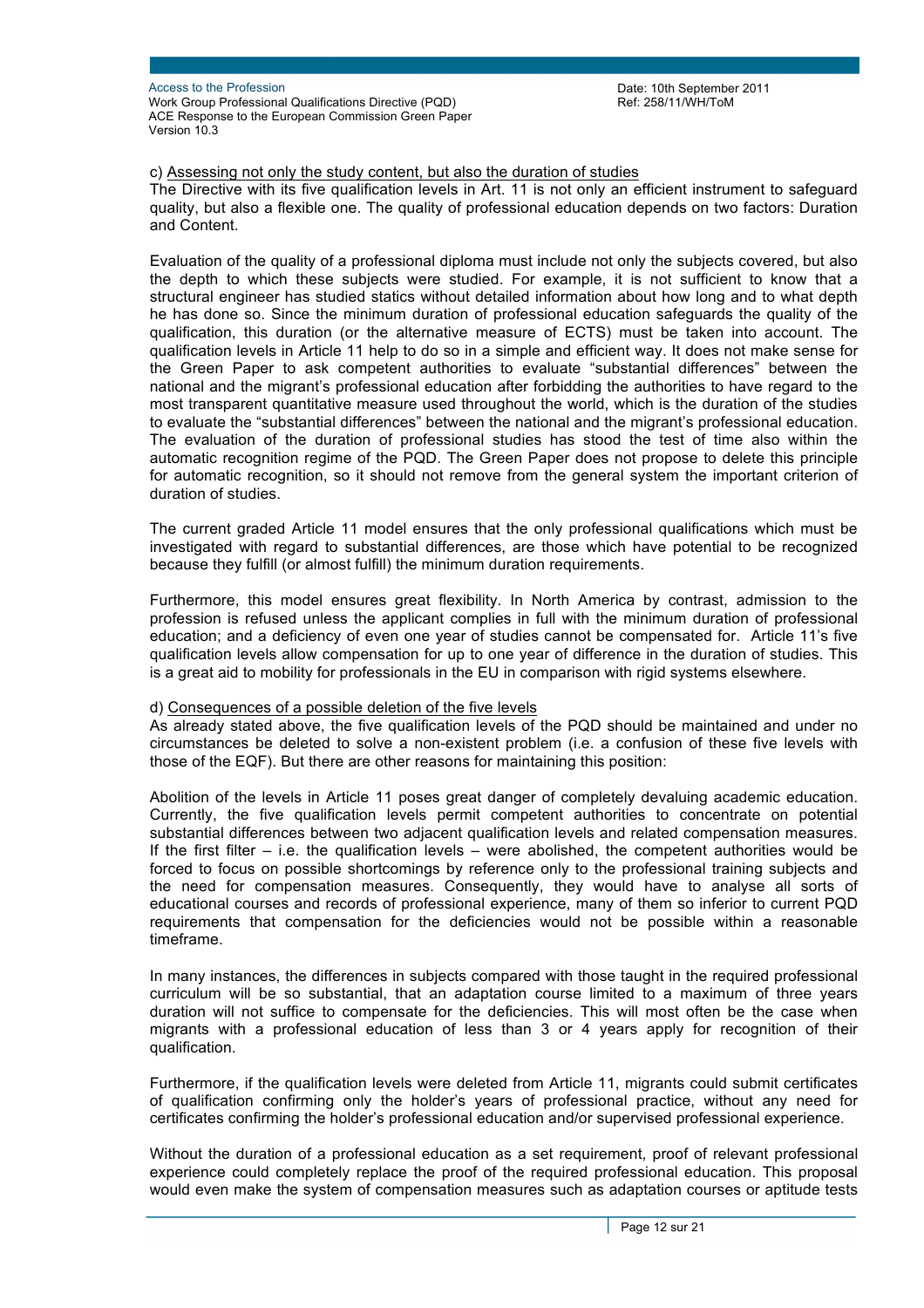Date: 10th September 2011 Ref: 258/11/WH/ToM

superfluous because, thanks to "relevant professional experience", the "substantial differences" to be compensated for would no longer be so obvious. Such a proposal cannot be reconciled with the EU's explicit intention to promote and facilitate free movement of professionals and services and at the same time safeguard the high quality of the services provided. It would be naïve to expect that claims for recognition will not arise from people with no academic qualification, because a statutory right will always be claimed. Specialized lawyers will see to that, if nobody else. Consequently, a considerable rise in the number of under-qualified applicants may be safely predicted – leading to a parallel rise in the administrative and judicial workload, if the existing levels in Article 11 are abolished.

If the first step in evaluation of a professional qualification – i.e. the evaluation according to Art. 11 PQD – is abolished, the ACE is of the opinion that competent authorities must be given the power to require all migrants to sit a compulsory aptitude test at university level. The test results will identify the deficiencies, and (if the deficiencies are not too great) the compensation measures necessary.

### e) Investigation of substantial differences without the qualification levels

Article 14 para 4 defines "substantially different matters". According to this definition, matters differ substantially, when knowledge of them is essential to pursuing the profession and when the training received by the migrant in these matters shows important differences in comparison with duration or content required by the host Member State. For example, if qualification level (d) in Art. 11 PQD is required for access to a profession, a qualification at level (b), which may not necessarily comprise university matriculation standard, will show such grave deficiencies, that these cannot possibly be made up for by compensation measures. If the Art. 11 classification is abolished, persons with a foreign vocational qualification requiring only apprenticeship could claim, (and perhaps even gain) access to a regulated profession for which the basic requirement is an academic education, by undertaking no more than a three-year adaptation period so as to compensate for the deficiencies in their professional education.

### f) Protection from disproportionate compensation measures

If it were indeed necessary to protect EU citizens from disproportionate compensation measures – this is what the Green Paper says under item 3.3.2 – it would be more helpful to specify the preconditions for the imposition of such measures more precisely. The present proposal, however, does the opposite by defining fewer preconditions, leading to uncertainty, and consequently to increased administrative burdens and costs. The ACE sees no documentary evidence of "…lot of claims from citizens against competent authorities imposing disproportionate compensation measures." (Green Paper "Modernising the Professional Qualifications Directive", 22 June 2011, chapter 3.2.2 (3), page 12), certainly not for the professions listed in PQD Annex V. Deletion of the five qualification levels would increase the likelihood of such claims. The Green Paper seems to share this assumption, because it proposes additional safety measures to protect EU citizens from arbitrary compensation measures. However, the contents of this proposal are essentially what Art. 14 para 4 PQD already demands. The imposition of compensation measures must always be justified, so such a requirement is not new.

# g) Enlarging the scope for discretionary decisions

There is no documentary evidence of the assertion in the Green Paper that application in practice of the Articles 11 the classification of professional qualifications has been especially complicated or inaccurate, or that their implementation has been particularly difficult. The articles serve as a kind of doorkeeper: applicants, who inform themselves about this system, are usually able to estimate the qualification level of their own professional education covers, so as to avoid submitting futile applications if they are gravely under-qualified.

Another aspect of the five PQD Art. 11 qualification levels relates to the overlap of levels (d) and (e). A four-year study course could belong to either (d) or (e). This problem can easily be remedied by defining (e) to cover only study courses of more than 4 years duration, which will enhance the clarity of the arrangements for both CAs and migrants.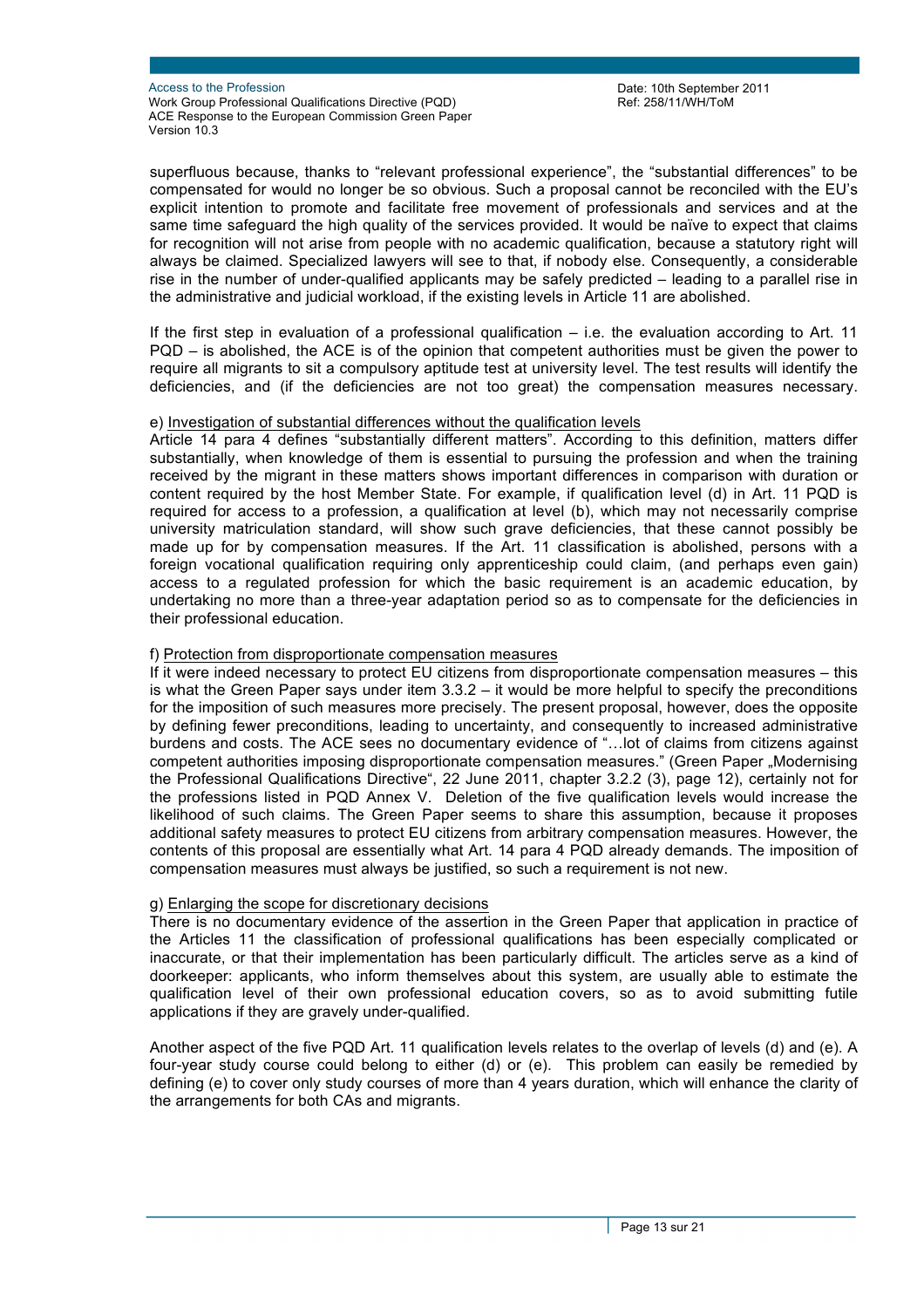### **3.3.2. Compensation measures**

*Question 10: If Article 11 of the Directive is deleted, should the four steps outlined above be implemented in a modernised Directive? If you do not support the implementation of all four steps, would any of them be acceptable to you? (Please give specific arguments for or against all or each of the steps.)* 

### Re step 1

As a first step to simplify PQD Art. 14, the Green Paper proposes to delete Art. 14.1(a) which relates to the duration of training. As explained above, the ACE believes this will not simplify procedures, or uphold the transparency or quality of recognition. If the first evaluation step is deleted – the duration of professional education, represented by the five qualification levels PQD Art. 11 levels – the less transparent term "substantial differences" gains enormous weight and significance. The process will become less transparent and more onerous for applicants and competent authorities.

### Re step 2

PQD Art. 13 (2) must also be maintained. This article stipulates that migrants, in whose home state the profession is not regulated, must submit attestations of competence and evidence of formal qualifications in addition to proof of at least two years of professional practice. These documents must attest a level of professional qualification at least equivalent to the level prior to that required in the host Member State and that the holder has been prepared for the pursuit of the profession in question.

Art. 13 PQD must not be deleted, because it not only regulates minimum standards for the pursuit of a profession, but also ties in the qualification levels acc. to Art. 11 PQD and the preparation for the pursuit of a profession. In case of a regulated professional training – and this applies to the majority of architectural training courses which are not covered by Art. 46 PQD – evidence of two years' professional experience is not applicable anyhow

Art. 13 PQD is at the core of the regulations pertaining to the general system on freedom of establishment. Art.13 para 1 is about migrants who want to pursue a profession which is regulated in the host Member State. The pursuit of such a profession depends on the migrant's possession of certain professional qualifications. The migrant must hold the attestations of competence and formal qualifications required in his home state to enter the profession in his home state (diplomas, certificates and other evidence issued by a competent authority in a Member State certifying successful completion of Professional training obtained mainly in the EU – Art. 3 para 1 letter (c) PQD). If this is the case, the migrant must be allowed to enter and pursue the profession in the host Member State under the same conditions as nationals. If the migrant holds attestations of a level of professional qualification at least equivalent to the level lower than that required in the host Member State, he is – with the imposition of compensation measures acc. to Art. 14 PQD – entitled to enter and pursue the profession in the host Member State.

Art. 13 para 1 PQD covers the case of a migrant from a home Member State where a profession is regulated, entering a host Member State, where that profession is also regulated. The migrant passes from one "regulated" state to another, and must submit to the authorities of the host Member State attestations of competence and formal qualification at least equivalent to the level below the level required in the host Member State, in accordance with Art. 11 PQD.

Art. 13 para 2 covers the case of a migrant from a home Member State where a profession is not regulated, entering a host Member State, where this profession is regulated. The stipulations of Art. 13 para 2 PQD require that, subject to certain preconditions this migrant can still enter and pursue the profession in the host Member State. Even when the said profession is not regulated in the home Member State, the migrant may enter the host Member State and pursue that profession on condition that the migrant has pursued it for at least two years during the previous ten years in a member State where it is not regulated and that the migrant holds attestations of competence and formal qualification. As in the cases regulated by Art. 13 para (1) PQD, the migrant has to submit to the authorities of the host Member State attestations of competence and evidence of formal qualification at least equivalent to the level prior to the level acc. to Art. 11 PQD which is required in the host Member State. Furthermore – and this is different to Art. 13 para 1 PQD – the documents must attest that the holder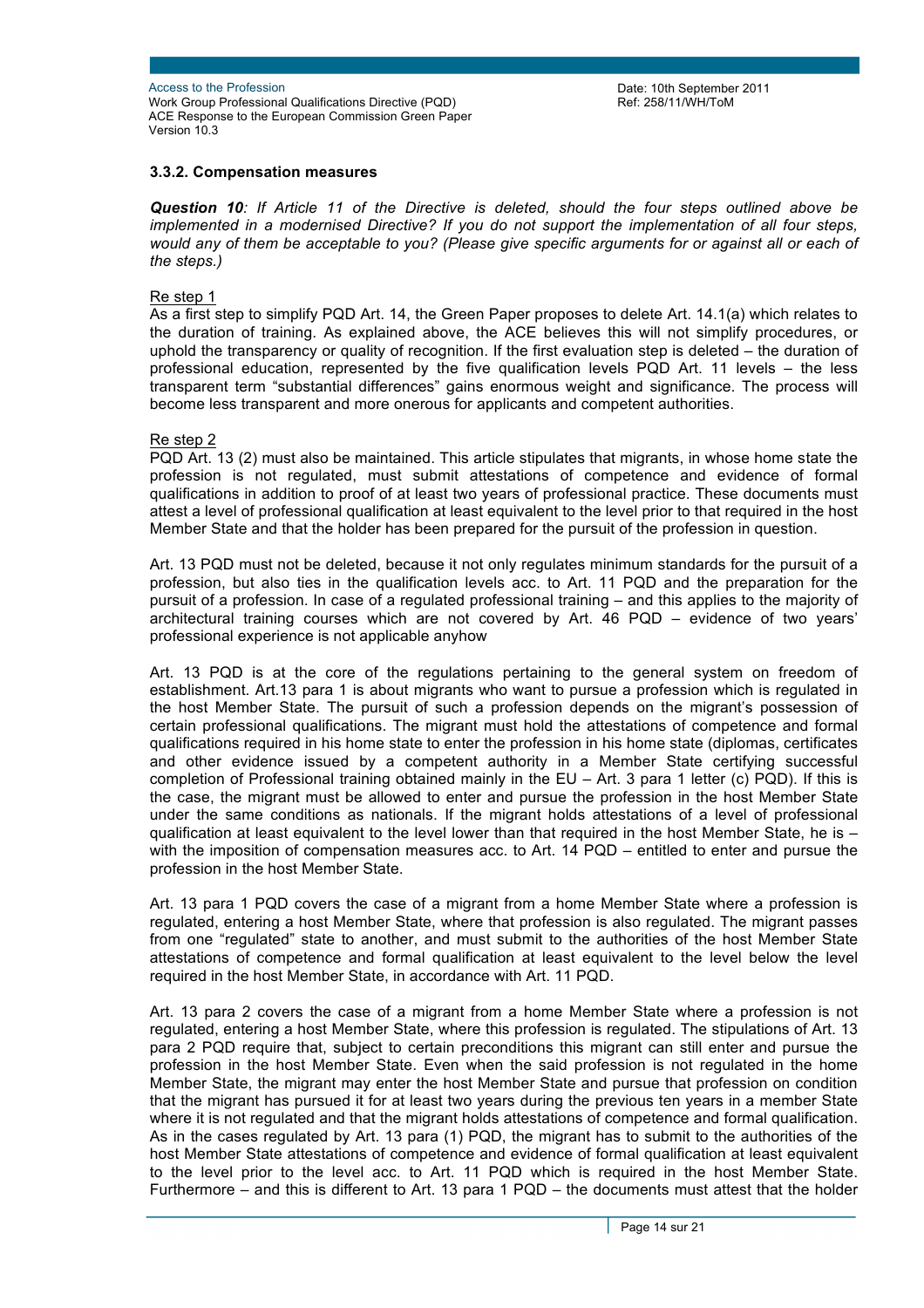Date: 10th September 2011 Ref: 258/11/WH/ToM

has been trained for the pursuit of the profession in question. This preparation through a professional practice of at least two years is to compensate for the fact that the profession is not regulated in the migrant's home Member State.

Consequently, if Art. 13 para 2 PQD were deleted together with Art. 11 PQD, the substantial differences in the professional education of every migrant would have to be assessed, using documentary evidence of any kind of professional education in architecture (other than that regulated under Art. 46 PQD), landscape architecture, interior architecture or urban planning. Thus if in a home Member State the professional education of an interior architect consists of a vocational qualification requiring only apprenticeship, the attestation of this qualification would have to be accepted subject only to further assessment of content matters. At the same time, due to the intended deletion of Art. 14 para 4 PQD, it would no longer be possible to impose compensation measures on grounds that the duration of education deviates by more than one year. Consequently, the unequal duration of the professional training could not justify the imposition of compensation measures, so that the assessment of the equality of the professional education would necessarily focus only on the contents of the professional education.

One consequence of the deletion of Art. 13 para 2 would be that a considerable number of qualifications would have to be recognized, which are not based on a regulated professional training. This would be a complete paradigm shift which will make decisions under the PQD more opaque for professionals, employers and competent authorities alike.

Re step 3

Please see above sections  $c$ ) – f) of the answer to Question 9.

Re step 4

No, ACE does not support the concept of a binding text as part of the code of conduct, with the rest being voluntary. ACE proposes that the EU Commission should establish an expert group charged with gathering and evaluating the various experiences. Based on their report, the part of the code of conduct on various compensation measures should be developed.

# **3.3.3. Partially qualified professionals**

*Question 11: Would you support extending the benefits of the Directive to graduates from academic training who wish to complete a period of remunerated supervised practical experience in the profession abroad? (Please give specific arguments for or against this approach.)*

The ACE supports the premise that graduates should be able to complete periods of professional experience abroad. The home member state should then consider the equivalence of that training to any national requirements. The ACE supports also extending the benefits of the PQD to graduates, including all graduates in architecture notwithstanding that Q.11 is under the heading "Opening up the general system". At Q.1 above, we note (and support) the practice of some competent authorities (CAs) to issue on request to graduates not yet eligible to register, but whose diplomas conform to Article 46, a downloadable pdf confirming this status. Such a document or E-certificate could be presented by a graduate beginning his period of pre-registration practical experience in a host MS, as Question 11 foresees. The ACE strongly favours such flexible provisions in and under the PQD, and favours use of a mandatory PQD-IMI to support it.

In view of comments from the EU COM on unremunerated professional experience, whilst there must be a distinction between practical experience which forms part of a qualification and practical experience which occurs outside of the qualification, we do not believe that remunerated experience is the best or the only way through which a graduate may move towards establishment. Valuable practical experience can be unremunerated and whilst graduate exploitation should be avoided, the option of completing any relevant experience of sustainable quality should not be prohibited to the graduate. There could be other arguments in favour of remuneration but they do not form part of this Directive. Safeguards should be applied to any system for reckoning the experience, to ensure that 'double-counting' of experience is not possible towards both a qualification and a freestanding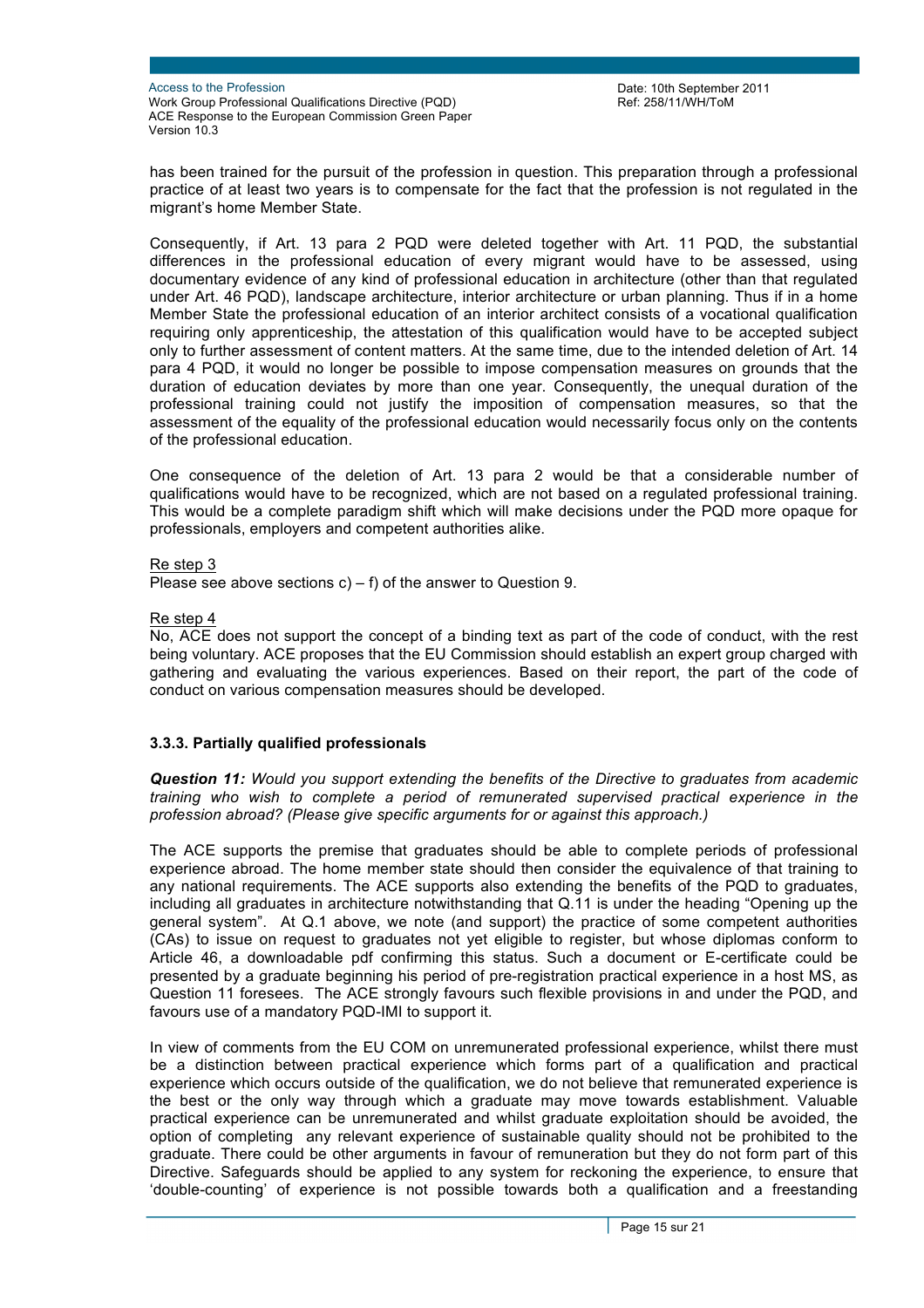Date: 10th September 2011 Ref: 258/11/WH/ToM

requirement for professional experience. It should also be made clear that relevant practical experience may be completed following both first-cycle and second-cycle Bologna qualifications and it is a matter for the competent authorities of each MS to determine how such experience contributes to national requirements.

# **3.4. Exploiting the potential of IMI**

*Question 12: Which of the two options for the introduction of an alert mechanism for health professionals within the IMI system do you prefer?*

*Option 1: Extending the alert mechanism as foreseen under the Services Directive to all professionals, including health professionals? The initiating Member State would decide to which other Member States the alert should be addressed.)*

*Option 2: Introducing the wider and more rigorous alert obligation for Member States to immediately alert all other Member States if a health professional is no longer allowed to practise due to a disciplinary sanction? The initiating Member State would be obliged to address each alert to all other Member States.)*

Our experience of the IMI indicates that it is a useful tool for the exchange of information between competent authorities. We support it becoming mandatory under the Qualifications Directive and that timescales for response should be adhered to.

The alert mechanism for those professions covered under the Services Directive is currently insufficient in that the mechanism does not provide for an alert in all appropriate circumstances; e.g. a fraudulent application which may be repeated, if unsuccessful, in a second or third country. (The ACE also discussed with DG-Markt in November 2010 the potential gap between a company or partnership treated as a service provider under the Services Directive, and the individual director or partner of that firm who may be registered as a professional under the PQD).

We therefore propose that an alert mechanism be available for all regulated professions, or, as a minimum, those where there are any implications for health and safety, which includes all the 'sectoral' professions in Title III Chapter III. The alert mechanisms proposed should not just be restricted to health professionals.

We favour option 2 with the mechanism being an alert which is easy to use and receive for competent authorities via the IMI. The mechanism should be for those who are no longer able to practice in the state owing to disciplinary action or where an application has been refused for reasons such as fraud, fitness to practice etc. In a recent case, a CA had no available method of alerting all member states to a fraudulent application made by an EU national except by contacting individual authorities. We would urge the Commission to discuss with competent authorities their experiences to date.

### **3.5. Language requirements**

*Question 13: Which of the two options outlined above do you prefer? Option 1: Clarifying the existing rules in the Code of Conduct; Option 2: Amending the Directive itself with regard to health professionals having direct contact with patients and benefiting from automatic recognition.* - no answer -

### **4. MODERNISING AUTOMATIC RECOGNITION**

### **4.1. A three-phase approach to modernisation**

*Question 14: Would you support a three-phase approach to modernisation of the minimum training requirements under the Directive consisting of the following phases:*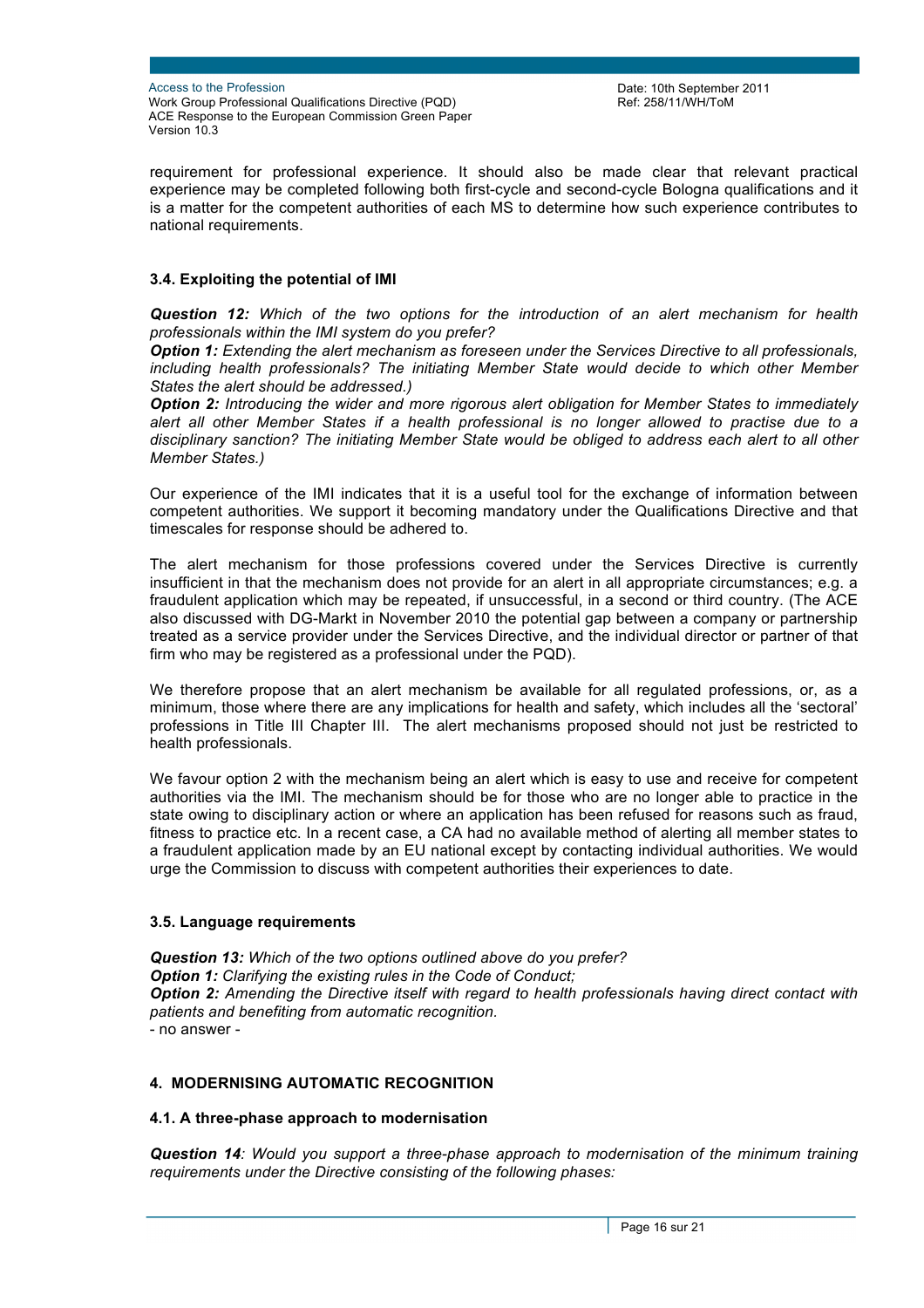Access to the Profession

Work Group Professional Qualifications Directive (PQD) ACE Response to the European Commission Green Paper Version 10.3

Date: 10th September 2011 Ref: 258/11/WH/ToM

*- the first phase to review the foundations, notably the minimum training periods, and preparing the institutional framework for further adaptations, as part of the modernisation of the Directive in 2011- 2012;*

*- the second phase (2013-2014) to build on the reviewed foundations, including, where necessary, the*  revision of training subjects and initial work on adding competences using the new institutional *framework; and*

*- the third phase (post-2014) to address the issue of ECTS credits using the new institutional framework?*

The ACE is of the opinion that after conversion of most architectural study courses according to the Bologna-scheme, credit points according to ECTS prevail already. This is reflected in the discussions of the EU Sub-Group dealing with architectural diplomas and in the Group of Coordinators for the recognition of Professional Qualifications about the notification applications of architectural study courses. Consequently, ACE suggests that the ECTS issue is dealt with in the first phase as described above and not postponed to a later stage. If the Commission seeks to "modernise" Article 11, it would be far safer to amend the levels so as to incorporate the already-implemented system of ECTS points now, instead of delaying thinking about it until 2014 as the Green Paper proposes. The ECTS is a quantitative measure already understood across the EU; unlike the qualitative measures of the European Qualifications Framework (EQF) which is a voluntary system implemented in only some countries.

# **4.2. Increasing confidence in automatic recognition**

*Question 15: Once professionals seek establishment in a Member State other than that in which they acquired their qualifications, they should demonstrate to the host Member State that they have the right to exercise their profession in the home Member State. This principle applies in the case of temporary mobility. Should it be extended to cases where a professional wishes to establish himself? (Please give specific arguments for or against this approach.) Is there a need for the Directive to address the question of continuing professional development more extensively?* 

We strongly support this approach which assists in safeguarding the consumer. Professionals should not be able to apply to another country for example for registration as an architect, when they have failed to meet the standards required in their home state. Equally, professionals should not have to maintain dual registrations, in the home and host state, as this may be costly. However, some safeguards do have to be built into this approach as professionals become more mobile. An individual should be able to acquire qualifications which are built up from any member state and problems can occur when a professional has undertaken a first degree in one country and a diploma/masters degree in a second county. Which would be the individual's "home state" in such a scenario?

# **4.3 Doctors, 4.4 Nurses/Midwives, 4.5. Pharmacists**:

*Question 16: Would you support clarifying the minimum training requirements for doctors, nurses and midwives to state that the conditions relating to the minimum years of training and the minimum hours of training apply cumulatively? (Please give specific arguments for or against this approach.)*  Not relevant

*Question 17: Do you agree that Member States should make notifications as soon as a new program of education and training is approved? Would you support an obligation for Member States to submit a report to the Commission on the compliance of each programme of education and training leading to the acquisition of a title notified to the Commission with the Directive? Should Member States designate a national compliance function for this purpose? (Please give specific arguments for or against this approach.)*

a) If the term "programme of education and training" refers to new study courses at universities and schools of architecture, the obligation to inform the EU Commission is purposeful. A report is not necessary when the program of education and training is a post-graduate program for extra-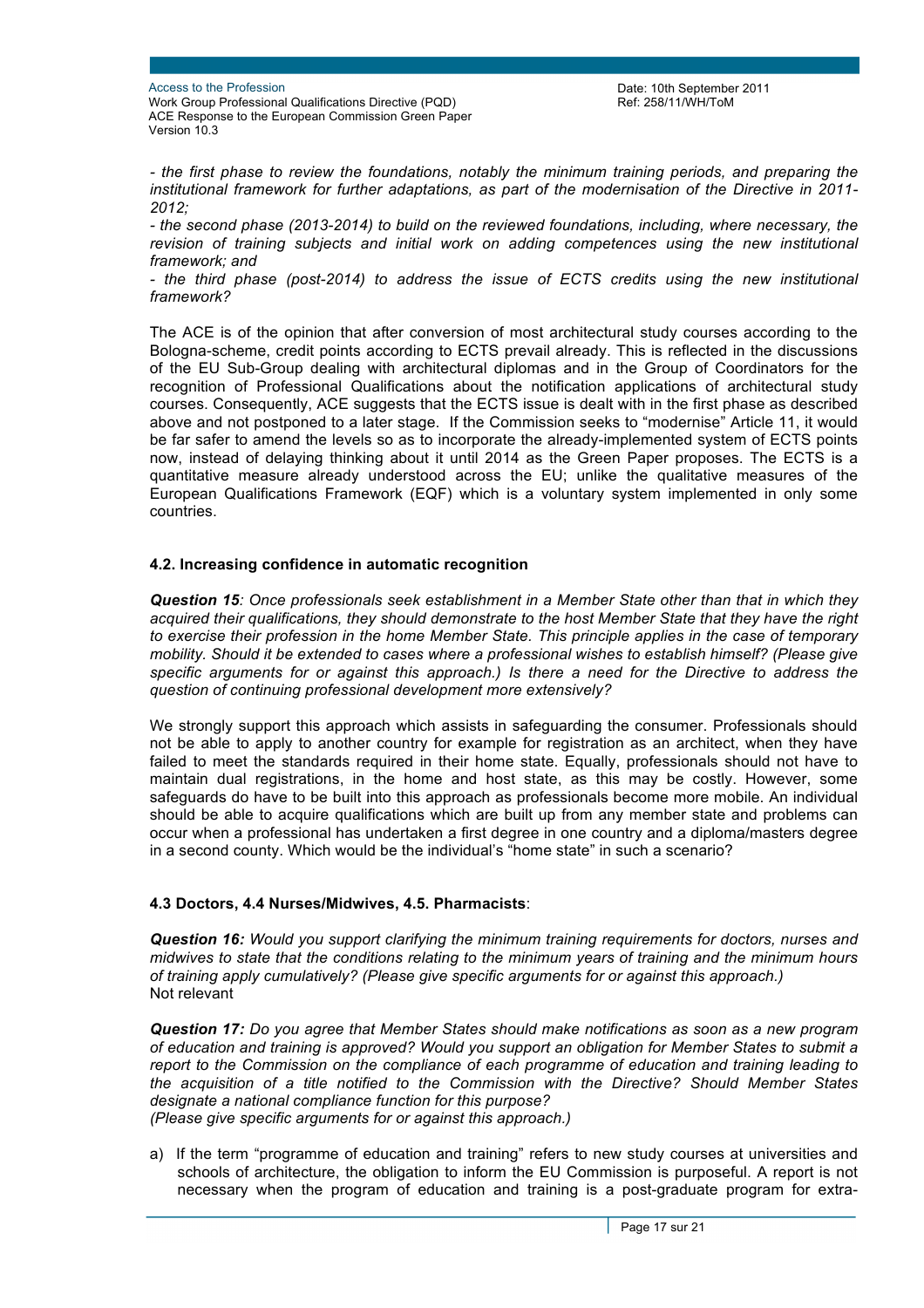#### Access to the Profession

Work Group Professional Qualifications Directive (PQD) ACE Response to the European Commission Green Paper Version 10.3

occupational training which doesn't lead to the acquisition of a professional title but to its maintenance. The PQD is all about access to a profession, not about CPD.

- b) With regard to current architectural courses, which have mostly been adapted to the Bologna process, such a notification is imperative. In many European countries, the universities and architectural schools have gained greater independence from government control and develop curricula on their own – which may lead to significant attention being paid to market requirements or focusing on special subject matters in the attempt to promote their individual profile in interuniversity competition. There is a risk that if architectural studies are dominated by such objectives, they may in the end no longer comply with the requirements stipulated by Art. 11 or Art. 46 PQD. This is one of the reasons why new architectural courses must be evaluated with regard to their compliance with the PQD requirements. The notification system should certainly be maintained. At their March 2011 meeting at Thessaloniki, the members of the European Network of Architects' Competent Authorities (ENACA) supported this position
- In connection with the (justified) request to simplify the notification procedures the Green Paper proposes that notification is accompanied by a report from a designated national compliance function. Although a system may provide significant levels of assurance in some member states, for many reasons this is inappropriate, and will not work well.
- Member states may seek to appoint remote accreditation agencies to undertake such a role, rather than appointing competent authorities with the necessary skills and knowledge of the profession. When ACE / ENACA asked the European Quality Assurance Register for Higher Education (EQAR) to include notification aspects in their accreditation procedures, EQAR claimed not to be in a position to impose on its members in the field of architecture a set of integrated accreditation procedures, which would include PQD compliance. However, such integrated procedures are an essential prerequisite if accreditation bodies were to act as national notification points.
- Due to financial restrictions, more and more grouped or structural accreditations have come to replace the former individual subject matter accreditations. In such accreditations, details specific to architectural courses can "fall by the wayside", as complete faculties with all their branches can become accredited in one package without looking into details.

The ACE would not welcome a single national control body per member state to check compliance with the regulations across professions. This could lead to more bureaucratic structures and transfer responsibilities to national institutions. Thus, results of the notification procedures would become more irregular. However, some Member states already successfully operate profession specific systems which do provide a significant level of assurance. Rather than the compulsory introduction of a system, the Commission should encourage good practice to be shared and for the Sub-group to give appropriate weight to such systems which exist and operate effectively.

c) On the timing of notifications:

From the students' point of view, the notification of new study courses immediately after their implementation is absolutely desirable (otherwise, the students would find themselves in the role of guinea pigs, not knowing whether their diploma will be notified). New study courses should be notified at an early date after their accreditation or approbation.

*Question 18: Do you agree that the threshold of the minimum number of Member States where the medical speciality exists should be lowered from two-fifths to one-third? (Please give specific arguments for or against this approach.)*  Not relevant

*Question 19: Do you agree that the modernisation of the Directive could be an opportunity for Member States for granting partial exemptions if part of the training has been already completed in the context of another specialist training programme? If yes, are there any conditions that should be fulfilled in order to benefit from a partial exemption? (Please give specific arguments for or against this approach.)* Not relevant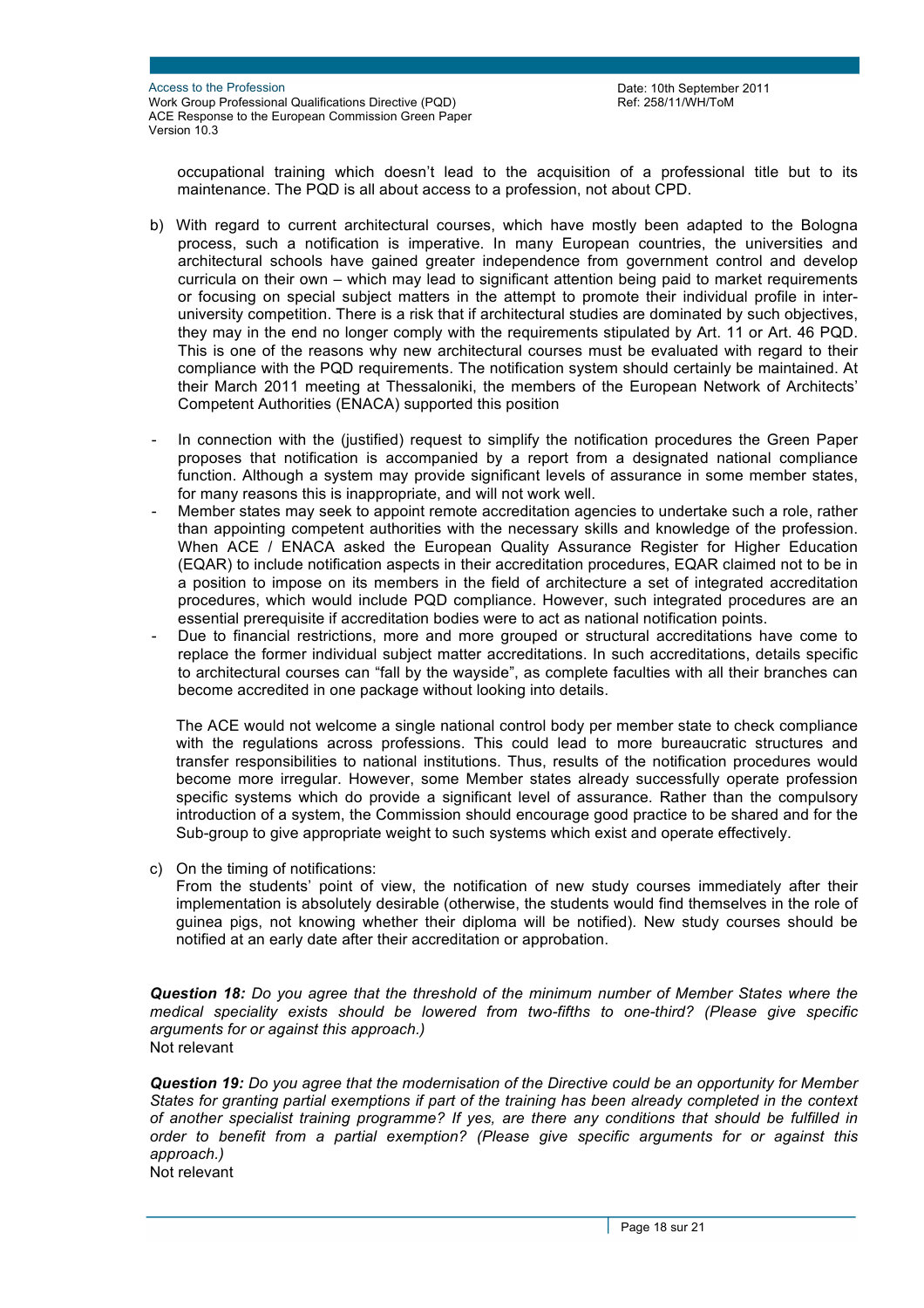Date: 10th September 2011 Ref: 258/11/WH/ToM

*Question 20: Which of the options outlined above do you prefer? Option 1: Maintaining the requirement of ten years of general school education Option 2: Increasing the requirement of ten years to twelve years of general school education* Not relevant

*Question 21: Do you agree that the list of pharmacists' activities should be expanded? Do you support the suggestion to add the requirement of six months training, as outlined above? Do you support the deletion of Article 21(4) of the Directive? (Please give specific arguments for or against this approach.)*  Not relevant

### **4.6. Architects**

*Question 22: Which of the two options outlined above do you prefer? Option 1: Maintaining the current requirement of at least four years academic training? Option 2: Complementing the current requirement of a minimum four-year academic training by a requirement of two years of professional practice. As an alternative option, architects would also qualify for automatic recognition after completing a five-year academic programme, complemented by at least one year of professional practice.* 

ACE as a representative European professional organisation of architects actively promotes the introduction of a requirement for a minimum of five years academic training complemented by two years of supervised professional experience. "5+2" is also the world standard at international level. The European Association for Architectural Education EAAE strongly supports the five-year minimum. The EU COM is familiar with these policy positions, so it would make sense to introduce this third Option into the Green Paper.

The more so, since most of the four-year architectural study courses have been upgraded to five-year courses within the Bologna process. Almost all European architectural schools as well as the complete profession of architects agree that the professional tasks of architects have of late grown so complex, that the duration of architectural education must reflect this. In fact, this has already been accomplished.

So the ACE continues to seek five years minimum academic education, followed by two years of professional practical experience leading to registration. If the only choice offered to the profession in response to the Question 22 of the Green Paper is between Options 1 and 2, then Option 2 is preferred. Option 2 proposes to amend PQD Art. 46 so as to "*complement the current requirement of a minimum four-year academic training by a requirement of two years of professional practice*"; and the alternative (within Option 2) whereby Member States' architects "*would also qualify for automatic*  recognition after completing a five-year academic program, complemented by at least one year of *professional practice*."

Option 2 is better than the current PQD Art. 46 four-year minimum, which in some cases is complemented by 'accompanying certificates'. We assume Annex V will remain in its current form, given the great amount of work the Commission has put into updating it recently, and we support that also. Thus the experience requirement in Option 2 simply adds a minimum assurance as to experience, and permits national 'access to market' requirements nonetheless to remain, but in a form which is more transparent, more consistent with existing national laws, and more reflective of custom and practice for architects and their clients; not only in Europe, but across the world.

Should option 2 be introduced, with alternative scenarios of four years academic training plus two years' experience or five years academic training plus one years' experience, the implications for implementing this and reflecting this in Annex V will need to be considered carefully.

As mentioned already under question 11 of this paper (see 3.3.3 page 15), it should also be made clear that relevant practical experience may be completed following both first-cycle and second-cycle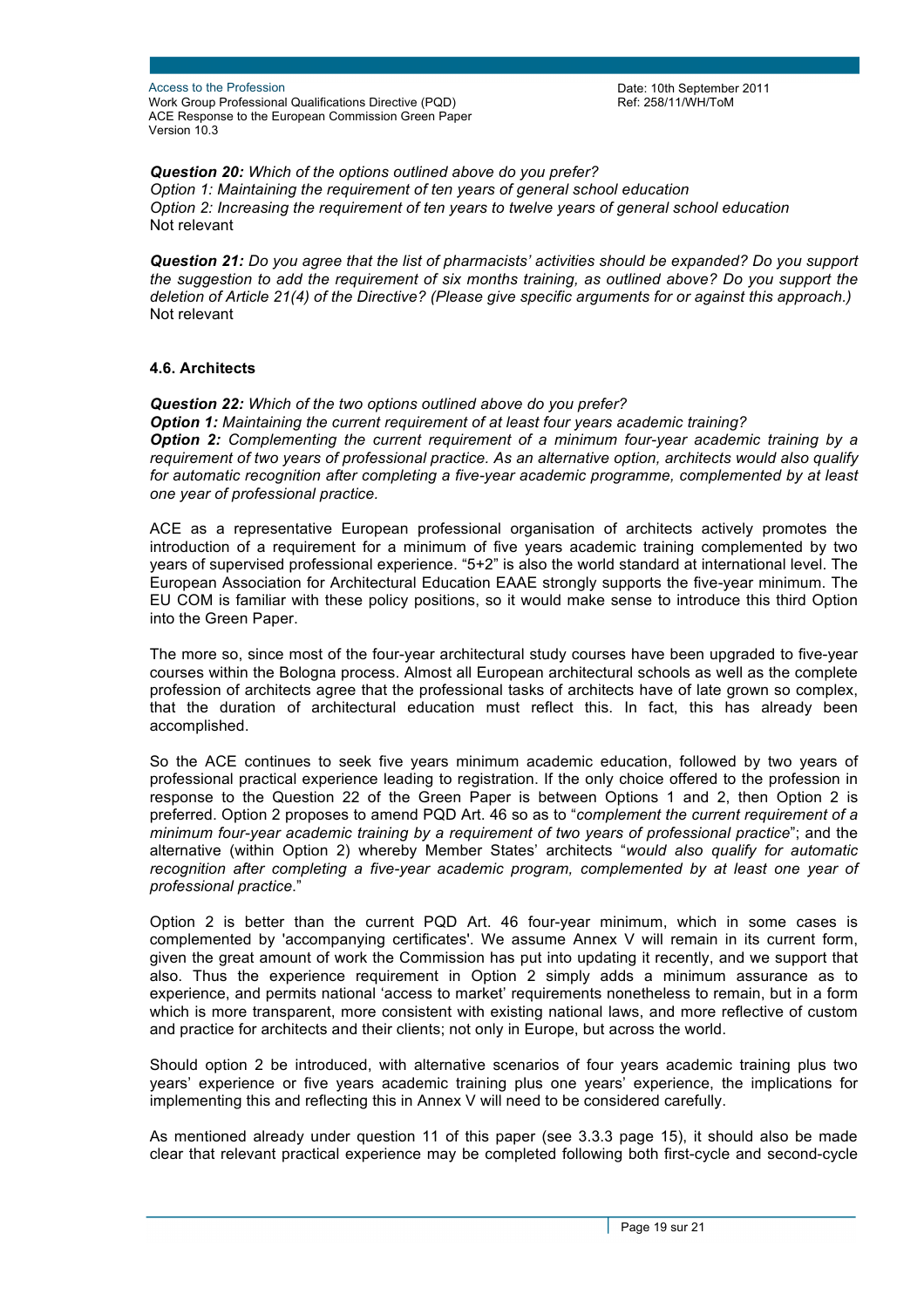Date: 10th September 2011 Ref: 258/11/WH/ToM

Bologna qualifications and it is a matter for the competent authorities of each MS to determine how such experience contributes to national requirements.

### **4.7. Automatic recognition in the areas of craft, trade and industry**

*Question 23: Which of the following options do you prefer?*

*Option 1: Immediate modernisation through replacing the ISIC classification of 1958 by the ISIC classification of 2008?*

*Option 2: Immediate modernisation through replacing Annex IV by the common vocabulary used in the area of public procurement?*

*Option 3: Immediate modernisation through replacing Annex IV by the ISCO nomenclature as last revised by 2008?*

*Option 4: Modernisation in two phases: confirming in a modernised Directive that automatic recognition continues to apply for activities related to crafts, trade and industry activities. The related activities continue to be as set out in Annex IV until 2014, date by which a new list of activities should be established by a delegated act. The list of activities should be based on one of the classifications presented under options 1, 2 or 3.* Not relevant

### **4.8. Third country qualifications**

*Question 24: Do you consider it necessary to make adjustments to the treatment of EU citizens holding third country qualifications under the Directive, for example by reducing the three years rule in Article 3 (3)? Would you welcome such adjustment also for third country nationals, including those*  falling under the European Neighbourhood Policy, who benefit from an equal treatment clause under *relevant European legislation? (Please give specific arguments for or against this approach.)*

The position in relation to EU citizens who hold third country qualifications is an area in which, from the ACE point of view, the current provisions of the Directive work reasonably well.

A three year practical experience requirement seems to strike an appropriate balance between ensuring applicants are able to operate effectively within the EU and not imposing an artificial barrier to free movement. Furthermore, it gives an element of security that the member state carrying out the initial assessment of the applicant's qualifications will be doing so from the point of view that the applicant will subsequently practice in that member state, rather than using it for "forum shopping" so as to gain easier access to the EU generally.

To the extent the Directive applies to limited categories of non-EU (Third Country Nationals) TCNs (eg relevant family members of EU citizens, refugees) their rights ought to be the same as those of EU nationals in this area. However there does not seem to be any rationale for broadening the range of individuals who can benefit from the Directive outside these groups, if this is what the second limb of the question is suggesting.

### **POSTSCRIPT**

 $\overline{a}$ 

In general, the proposals of the Commission (COM) in its Green Paper to try to increase mobility of professionals, implies a high risk of decreasing the quality levels of professionals, and thus of the professional services they offer. The ACE supports in principle efforts by the COM, and by the European institutions generally, to increase mobility in response to the challenge of filling highly skilled jobs, but EU consumers and professionals must fear that the Green Paper means that these jobs will

 $3$  A discussion between ACE and the EU Commission (Internal Market and Services DG, Knowledge-based Economy, Regulated Professions) on 20<sup>th</sup> July 2011 at Brussels included question 22 of the Green Paper. The EU COM indicated a certain flexibility with regard to the professional practice requirement, which period could possibly be inserted between the Bachelor and the Master course, either completely or a part of it.